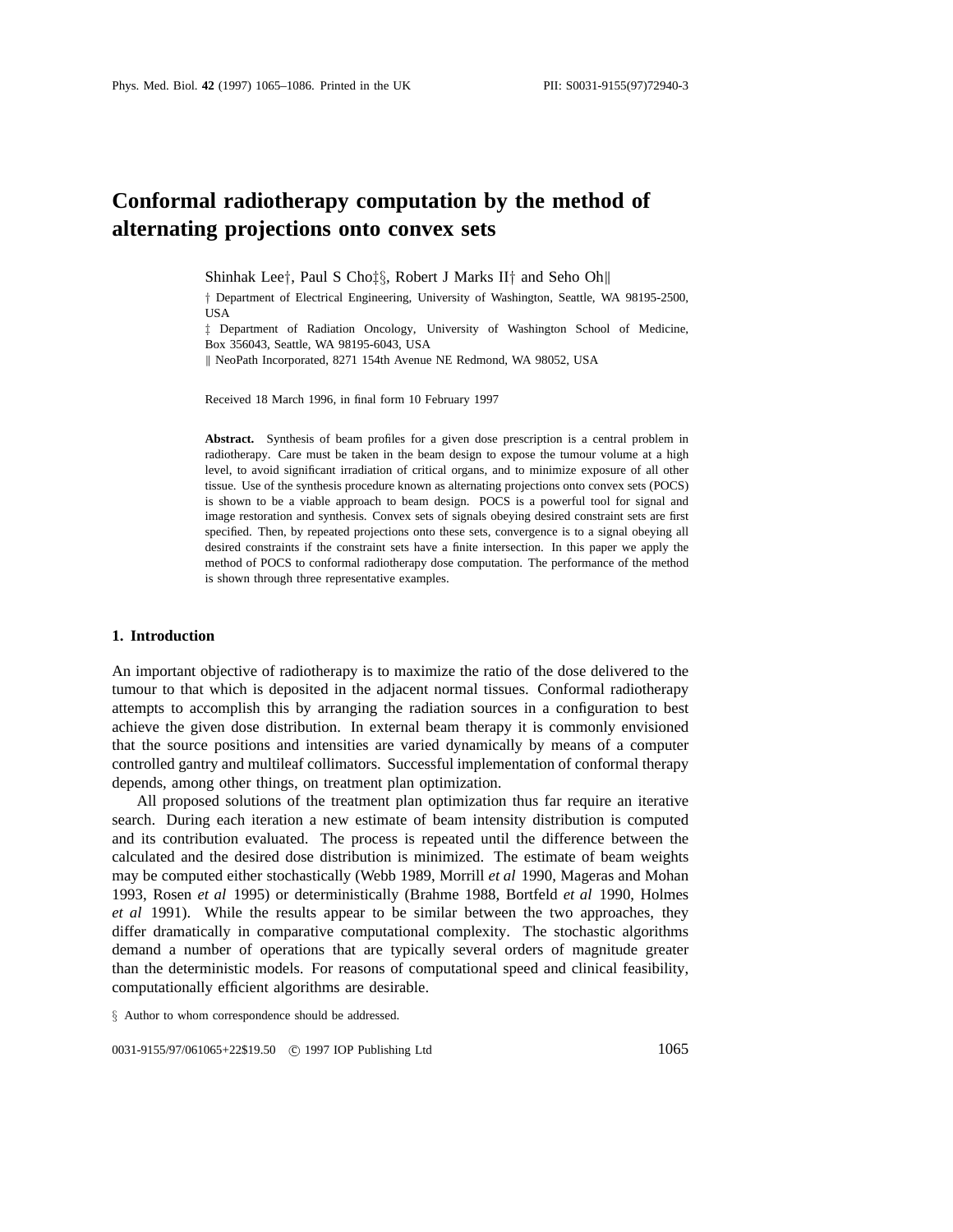In this paper we present a deterministic technique based on the method known as alternating projections onto convex sets (POCS). Following a general introduction to POCS we describe how to formulate the inverse radiotherapy problem in terms of convex sets and associated projection operators. Finally, the algorithm is applied to a number of representative cases in conformal therapy.

### **2. POCS overview**

Alternating projections onto convex sets (POCS)*†* (Stark 1987, Youla and Webb 1982) is a powerful technique of signal recovery and synthesis. POCS was apparently first reported by Bregman (1965) and Gubin *et al* (1967) and was popularized by Youla and Webb (1982) and Stark (1987).

A set, *C*, is convex if  $x_1 \in C$  and  $x_2 \in C$  implies that  $\lambda x_1 + (1 - \lambda)x_2 \in C$  for all  $0 \le \lambda \le 1$ . Geometrically, as illustrated in figure 1(*a*), this means that the line segment connecting  $x_1$  and  $x_2$  is totally subsumed in the set *C*. The set shown in figure  $1(b)$  is not convex because there are two points within the set that, when connected, result in a line segment that lies partially outside of the set. Examples of geometrical convex sets include balls, boxes, lines, line segments, cones and planes.



**Figure 1.** Illustration of the definition of a convex set and convex set projections. In (*a*), a set *C* consists of all of the points in and on the oval. No matter what two elements of *C* are chosen (here  $x_1$  and  $x_2$ ), the line segment connecting them lies totally within the set *C*. The set in (*a*) is convex. The set of points in  $(b)$  is not convex since, as shown, there are elements  $x_1$  and *x*<sup>2</sup> in the set that produce a line segment that lies partially outside the set. The projection onto a convex set is shown in (*a*). For an arbitrary point, *y*, the projection onto the convex set, *C*, (denoted  $P_C y$ ) is the (unique) closest point to *y* in the mean square sense. If *y* is already in the set, then the projection operation gives  $y$ , i.e. the point does not move.

For a given  $y \notin C$ , the projection onto *C* is the unique vector in *C* such that the mean square distance between *y* and its projection is minimum*‡*. The projection of *y* onto set *C*

*<sup>†</sup>* The term, *alternating* traditionally does not appear in the POCS acronym.

*<sup>‡</sup>* The space is assumed throughout to be either *L*<sup>2</sup> or *`*2. The mean square distance is the corresponding norm. For a more thorough discussion of POCS see Youla and Webb (1982), Youla's chapter in Stark (1987), or the tutorial by Marks (1997).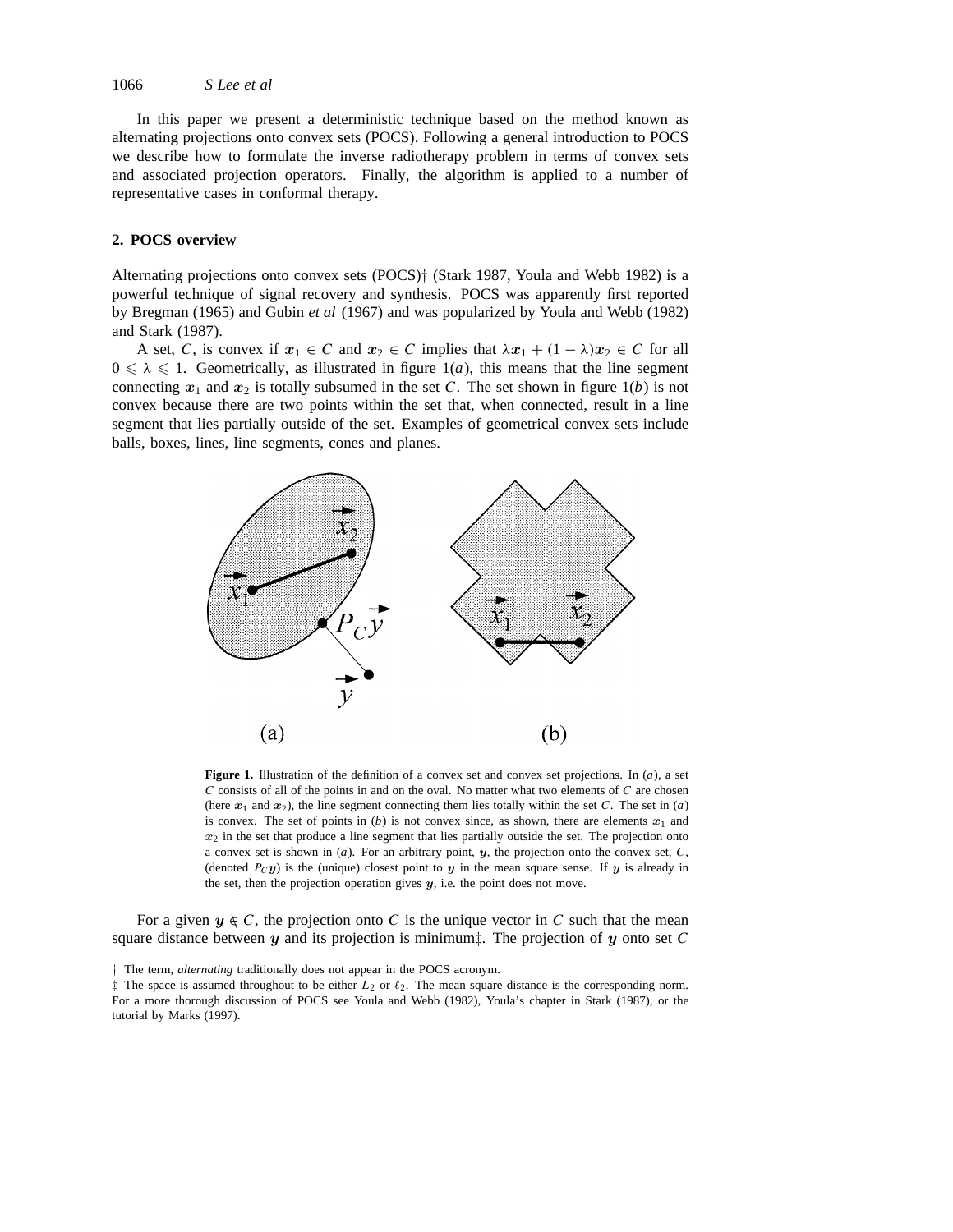is denoted by  $P_C y$ . If a set is convex, the projection is unique. If a point to be projected is in the set, the projection results in the same point (i.e. if  $y \in C$ , then  $P_C y = y$ ).

POCS assumes that the convex constraint sets intersect. If the intersection contains many points, the fixed point will be determined by factors such as initialization and the order of projections. The existance of a number of solutions is simply a reflection on design flexibility imposed by the dose prescription. If the sets do not intersect, the prescription dose cannot be satisfied exactly. Constraint sets that are 'close' may satisfy the constraints to a good approximation. Even if the sets do not intersect, the result from POCS can be useful (Youla and Velasco 1986, Marks 1997).

Note that POCS can be used to establish whether a number of convex sets have a common intersection. In many cases, including beam profile synthesis for prescribed dose distribution, establishing whether or not the sets intersect prior to application of POCS is difficult. If the sets do not intersect, the POCS iteration will eventually break into a limit cycle. The closeness of one set to another can be determined by calculating the mean square distance between projections when the limit cycle is reached. If the sets have a common intersection, POCS will converge to a point contained in the intersection of the sets as illustrated in figure 2.



**Figure 2.** Alternately projecting between two or more convex sets with a non-empty intersection results in a limit point common to all sets (shown shaded here). Shown here are two convex sets of points. The set  $C_1$  is the set of points in and on the rounded corner rectangle. Convex set *C*<sup>2</sup> is a line segment. Alternately projecting between the two sets results in convergence to the fixed point, *x*, that lies in the intersection of the two convex sets. This fixed point can be different for a different starting point, *y*, but will always lie on the intersection of the convex sets.

#### **3. Description of the beam vector synthesis algorithm**

The POCS method for synthesizing pencil beam weights to produce desired dose prescriptions consists of the following steps.

(i) Specify convex constraints the prescribed dose must satisfy. These constraints can originate from either dose prescription, physics or mathematical concerns.

(ii) Establish the projection onto each of these convex sets.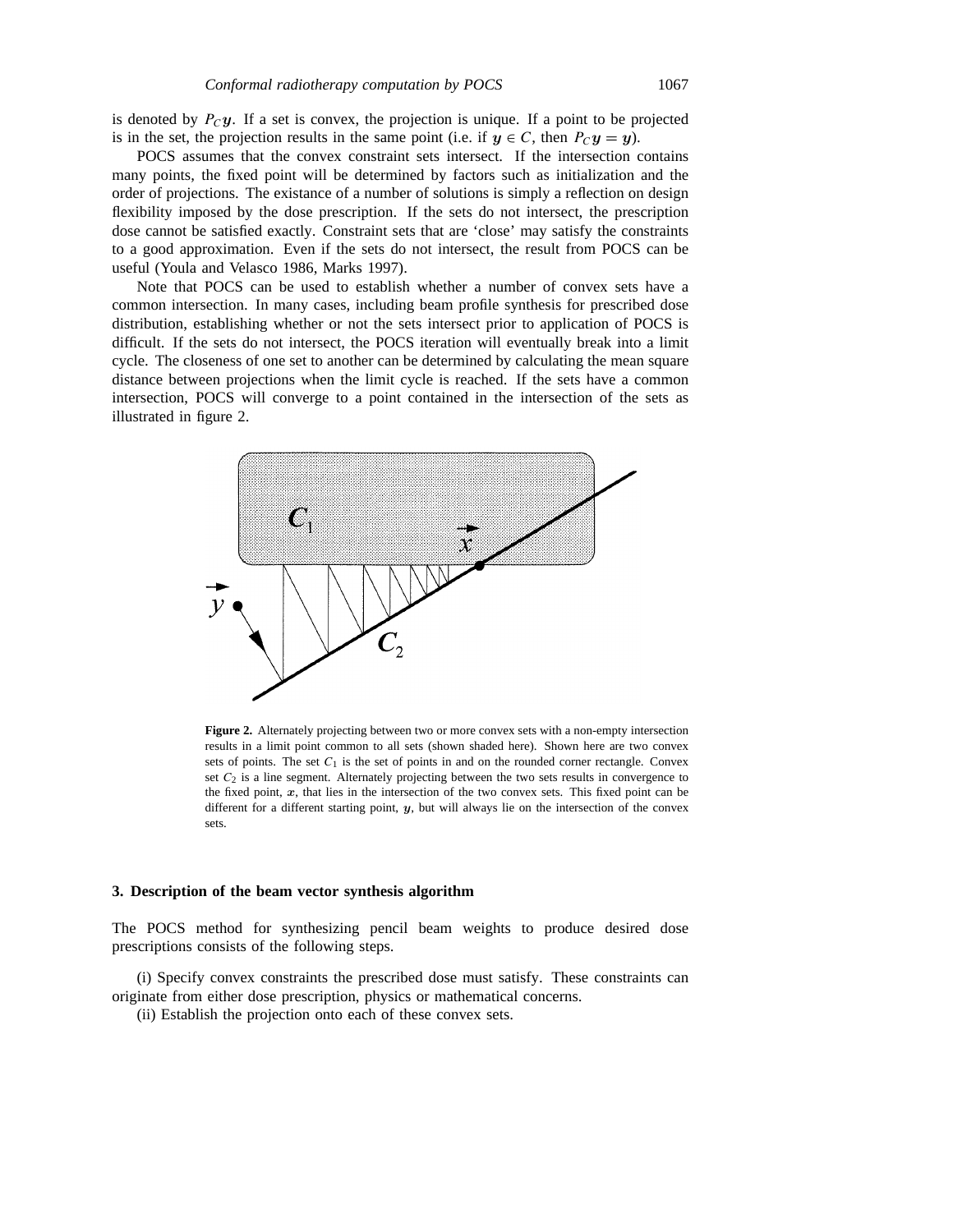(iii) Alternately project among the constraint sets. Iterate until convergence is achieved. The result is a beam profile synthesis for the dose prescription.

Design will be described and examples given for a two-dimensional cross section. Extension to the three dimensions is straightforward. Dose synthesis, an inherently continuous problem, is typically discretized to allow application of discrete analysis. Let  $b(x, \theta)$ , the beam intensity function, correspond to the intensity discretized at angle  $\theta$ crossing the axis perpendicular to  $\theta$  at the beam element position *x*. Assume there are *Q* linear beam arrays at fixed equal angular intervals,  $b_k(x) = b(x; \theta = \frac{2\pi}{Q}k)$  for  $1 \le k \le Q$ . The *k*th array is discretized into *N* pencil beam elements that can be expressed by the vector

$$
\boldsymbol{b}_k = [b_{k1}b_{k2}\cdots b_{kN}]^T. \tag{1}
$$

The same spatial interval between adjacent pencil beam elements is assumed. The dose domain is discretized into *M* pixels. The dose contribution to the point *m* from the *n*th beam element in the *k*th beam array  $(b_{kn})$  is  $(a_{mn})_k$ . The corresponding dose computation matrix,  $A_k \in R^{M \times N}$ , is defined for *M* tissue points. The dose from the *k*th beam array is

$$
\begin{aligned} d_k &= [d_{k1}d_{k2}\dots d_{kM}]^T \\ &= \mathbf{A}_k b_k \end{aligned} \tag{2}
$$

where *m*th row and *n*th column element of  $A_k$  is  $(a_{mn})_k$ . The contributions from all *Q* beam arrays must be summed to give the total dose delivered to each pixel. Physically, the matrix  $A_k$  is the discretized kernel,  $A(\gamma, x, \frac{2\pi}{Q}k)$  that specifies the dose to point  $\gamma$  from the pencil beams in the *k*th linear array. The vector,  $\gamma$ , is discretized into the *M* pixels. This geometry is illustrated in figure 3.



**Figure 3.** Geometry of the dose computation plane. There are *Q* beam positions, each beam containing *N* beam elements. The dose computation matrix corresponding to the *k*th beam is  $\mathbf{A}_k$  whose dimension is  $M \times N$ , where *M* is the number of tissue points.

For *Q* discretized beam arrays, there are *Q* dose vectors,  $\{d_k | 1 \leq k \leq Q\}$ . These *Q* vectors are stacked to form the parent dose vector

$$
\mathbf{d} = [\mathbf{d}_1^T \mathbf{d}_2^T \cdots \mathbf{d}_Q^T]^T
$$
\n(3)

where  $d \in R^{MN \times 1}$ . This is the space in which the dose constraint sets, all convex, are defined. The convexity of constraints and their corresponding projections are more easily established in this space than in the total dose space defined in equation (4) below.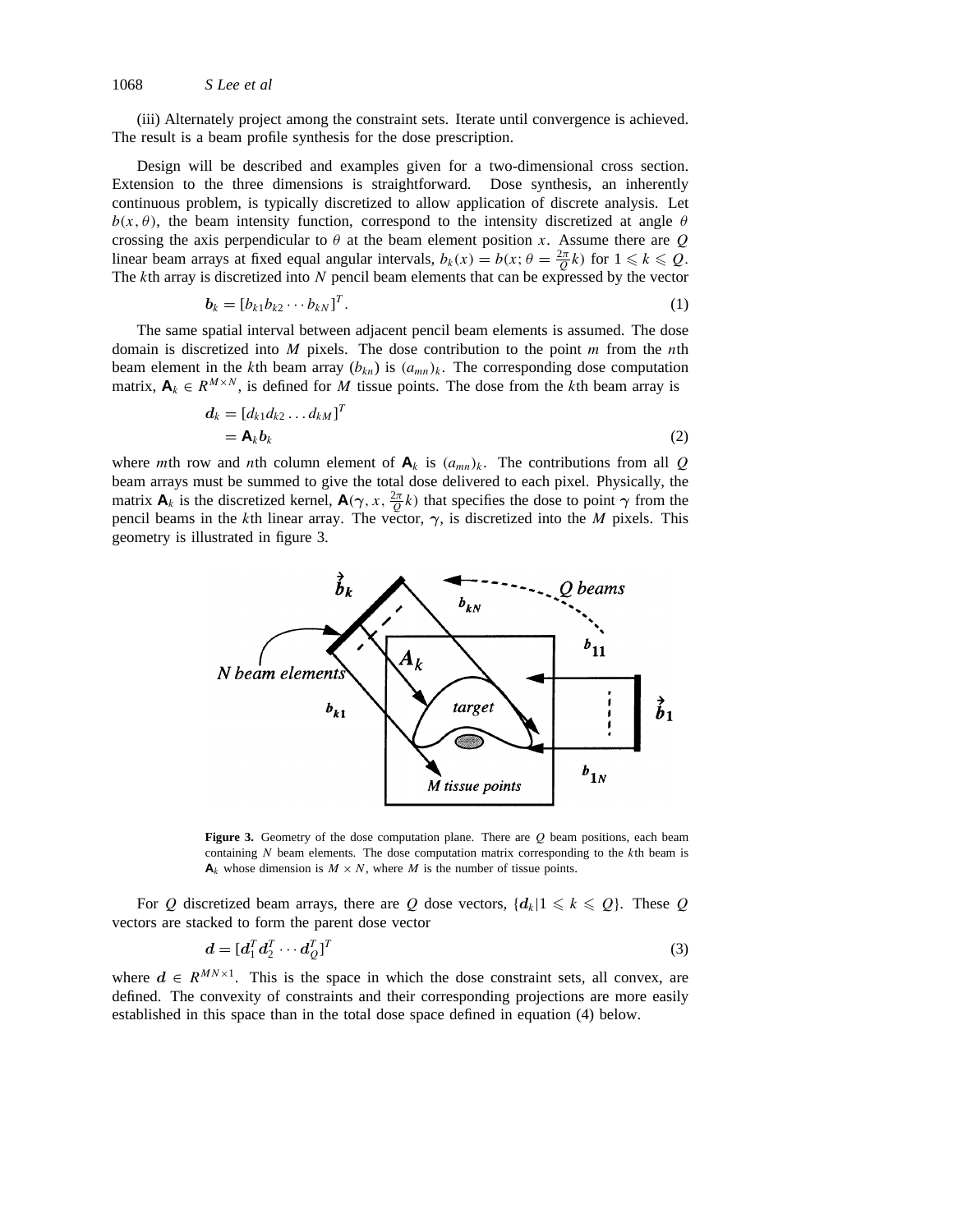The total dose vector at *M* tissue points, *t*, is the sum of dose vectors from every incident beam and can be computed from the parent dose vector in equation (3).

$$
\begin{aligned} t &= \left[t_1 t_2 \dots t_M\right]^T \\ &= \sum_{k=1}^Q d_k \\ &= \sum_{k=1}^Q \mathbf{A}_k \mathbf{b}_k. \end{aligned} \tag{4}
$$

To synthesize the beam elements, the following constraint sets are used. Each is convex. The projection operation is given for each set. Proofs of convexity and projection for each case are given in the Appendix.

(i) Beam dose constraint set. Given the dose computation matrix,  $A_k$ , and the beam vector,  $b_k$ , for the *k*th beam vector, the resulting dose vector is given by  $d_k = A_k b_k$ . Generally, the dimension of the dose vector exceeds the number of beam elements. In other words, the dose vector has a larger number of degrees of freedom than the beam vector. The matrix,  $\mathbf{A}_k$ , is thus not full rank. Therefore, the beam vector cannot be obtained from direct inversion of the matrix when the beam vector is unknown. One standard way to solve for  **is using pseudo-inversion. The resulting dose vector lies on the column space spanned** by column vectors of  $A_k$ . Pseudo-inverse solutions thus obtained are linear combinations of column vectors of  $A_k$  and form a convex set. The corresponding operator which gives one of these solutions is a projection operator. Mathematically, the convex set can be expressed as

$$
C_B = \{d | d_k = \mathbf{A}_k b_k, 1 \leq k \leq Q\}.
$$
\n<sup>(5)</sup>

This operator projects the *k*th vector component,  $d_k$  onto the column space of  $A_k$ . The projection operator is

$$
P_B d = ([P_B d]_1^T [P_B d]_2^T ... [P_B d]_Q^T)^T
$$
\n(6)

where the projection of the *k*th component is

$$
[P_Bd]_k = \mathbf{T}_k d_k. \tag{7}
$$

The matrix that projects on the column space of  $A_k$  is

$$
\mathbf{T}_k = \mathbf{A}_k (\mathbf{A}_k^T \mathbf{A}_k)^{-1} \mathbf{A}_k^T.
$$
 (8)

(ii) Target dose constraint set. This constraint set requires the delivered dose match the prescribed dose in the target volume. Let *T* denote a subset of numbers from 1 to *M* corresponding to indices of the target volume. Let the prescribed dose vector be

$$
p = \begin{cases} p_k & k \in T \\ 0 & \text{otherwise.} \end{cases}
$$
 (9)

These values are determined by sampling the continuous prescribed dose. In our simulations, each  $p_k$  is set to one. The target dose constraint set is then defined by

$$
C_T = \left\{ d \middle| \sum_{i=1}^{Q} d_{ij} = \begin{cases} p_j & j \in T \\ \text{don't care} & \text{otherwise} \end{cases} \right\}.
$$
 (10)

The projection onto  $C_T$  is

$$
P_T d = ([P_T d]_1^T [P_T d]_2^T ... [P_T d]_Q^T)^T
$$
\n(11)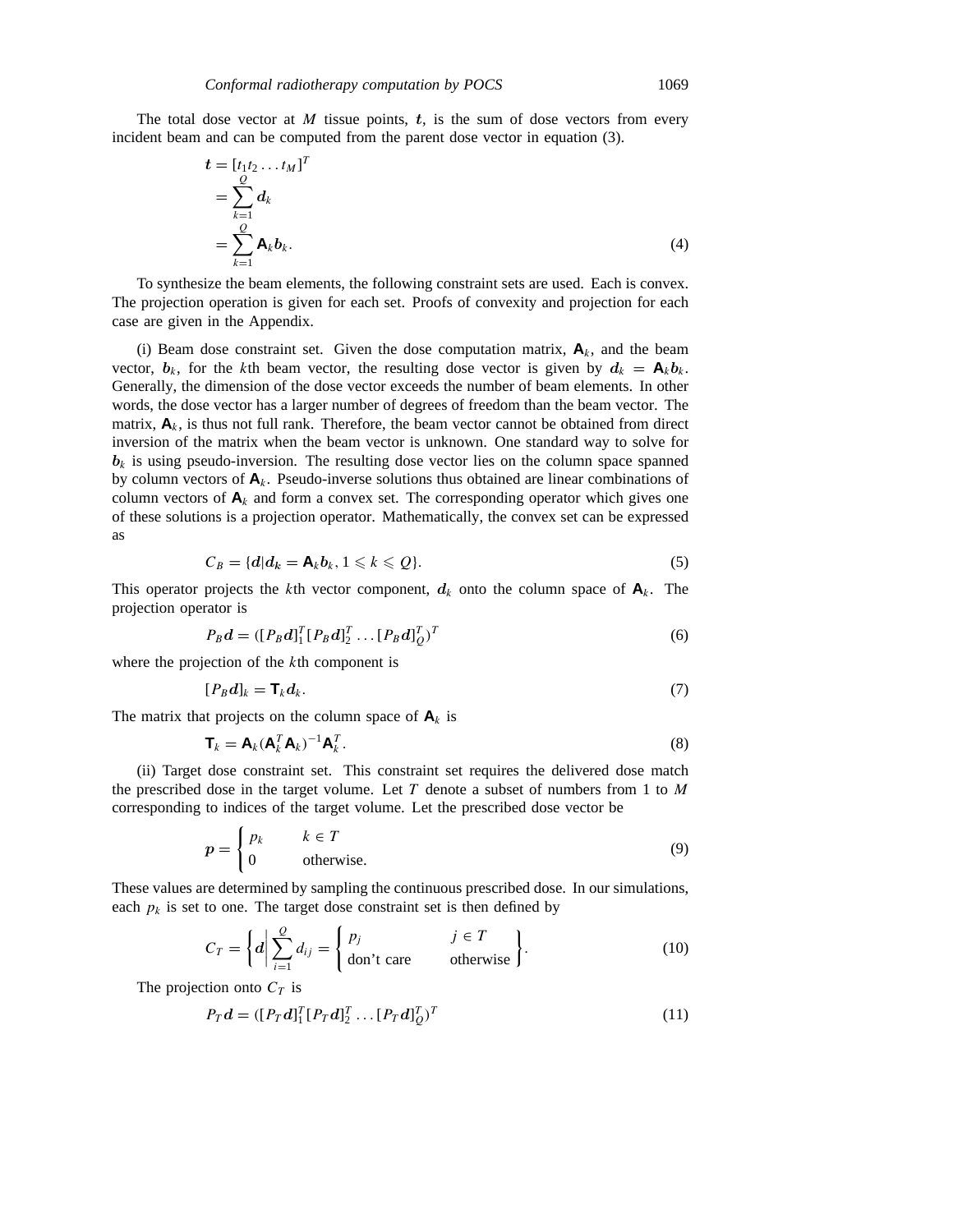1070 *S Lee et al*

where

$$
[P_T d]_k = d_k + \frac{1}{Q} \mathbf{I}_T \left( p - \sum_{i=1}^Q d_i \right). \tag{12}
$$

The diagonal matrix,  $I_T$ , serves as a spatial discriminator and is given by

$$
(\mathbf{l}_T)_{jj} = \begin{cases} 1 & j \in T \\ 0 & \text{otherwise.} \end{cases}
$$
 (13)

Thus only the projection components intersecting the target dose are affected.

(iii) Organ dose constraint set. This constraint set controls the dose in organs at risk where the dose must be kept low. Let *S* denote a subset of numbers from 1 to *M* corresponding to the indices of the critical organ region. The organ dose constraint set is

$$
C_O = \left\{ d \middle| 0 \leqslant \sum_{i=1}^{Q} \sum_{j \in S} d_{ij} \leqslant E_1, d \in C_B \right\}
$$
\n
$$
(14)
$$

where  $E_1$  is the upper limit of allowable integrated dose in the critical region. To present the projection, define the vector  $r$  with elements

$$
r_k = \begin{cases} 1 & k \in S \\ 0 & \text{otherwise.} \end{cases}
$$
 (15)

The corresponding projection operator is

$$
P_O d = ([P_O d]_1^T [P_O d]_2^T ... [P_O d]_Q^T)^T
$$
\n(16)

where

$$
[Pod]_k = \begin{cases} \mathbf{T}_k \left( d_k + \frac{E_1 - \sum_{j=1}^{\mathcal{Q}} r^T \mathbf{T}_j d_j}{\sum_{j=1}^{\mathcal{Q}} r^T \mathbf{T}_j r} r \right) & \sum_{j=1}^{\mathcal{Q}} r^T \mathbf{T}_j d_j > E_1 \\ \mathbf{T}_k \left( d_k - \frac{\sum_{j=1}^{\mathcal{Q}} r^T \mathbf{T}_j d_j}{\sum_{j=1}^{\mathcal{Q}} r^T \mathbf{T}_j r} r \right) & \sum_{j=1}^{\mathcal{Q}} r^T \mathbf{T}_j d_j < 0 \\ \mathbf{T}_k d_k & \text{otherwise.} \end{cases}
$$
(17)

(iv) Non-negative beam constraint. Physics dictates that each beam element have a non-negative value. This set requires adherence to this property. The corresponding convex non-negative beam constraint sets, one for each beam, are*†*

$$
C_k = \{d | d_k = \mathbf{A}_k \mathbf{b}_k, \mathbf{b}_k \geqslant \mathbf{0} \}; 1 \leqslant k \leqslant Q.
$$

The set  $C_k$  can be expressed as the intersection of a number of convex component sets.

$$
C_k = \bigcap_{n=1}^N C_{kn}.
$$

The component sets are

$$
C_{kn} = \{d | d_k = \mathbf{A}_k b_k, b_{kn} \geqslant 0\}; 1 \leqslant n \leqslant N \tag{18}
$$

where  $b_{kn}$  is the *n*th element of  $b_k$ . For a given *d*, the sign of each  $b_{kn}$  can be determined from

$$
\boldsymbol{b}_k = \left(\boldsymbol{\mathsf{A}}_k^T \boldsymbol{\mathsf{A}}_k\right)^{-1} \boldsymbol{\mathsf{A}}_k^T \boldsymbol{d}_k.
$$

*†* The notation  $b_k \ge 0$  means each element of  $b_k$  is non-negative.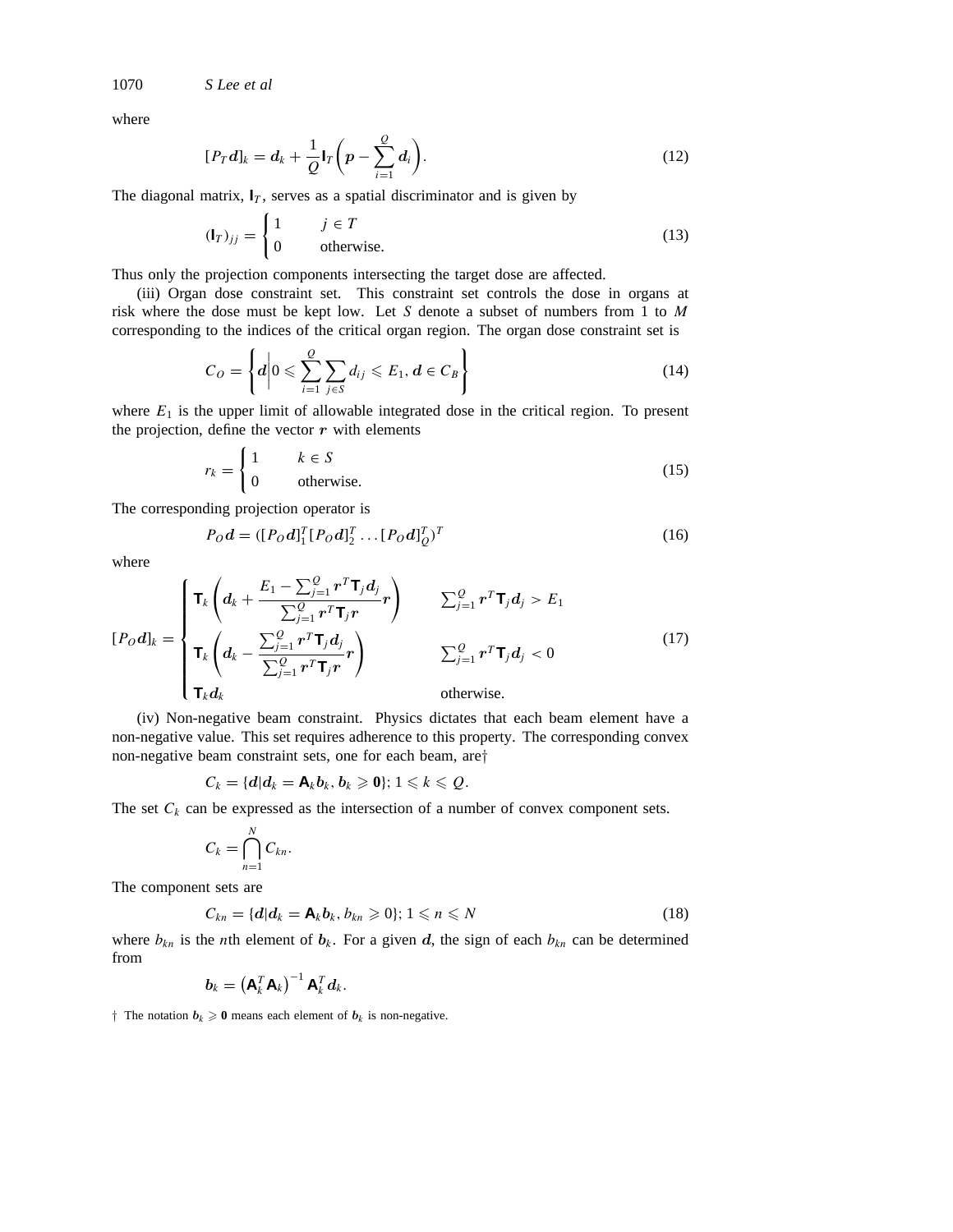The projection onto  $C_{kn}$  is

$$
P_{kn}d_k = \begin{cases} \mathbf{T}_{kn}d_k & b_{kn} < 0\\ d_k & \text{otherwise} \end{cases}
$$
 (19)

where the projection matrix is

$$
\mathbf{T}_{kn} = \mathbf{A}_{kn} (\mathbf{A}_{kn}^T \mathbf{A}_{kn})^{-1} \mathbf{A}_{kn}^T.
$$
 (20)

and the matrix  $\mathbf{A}_{kn} \in R^{M \times (N-1)}$  is formed by removing the *n*th column of  $\mathbf{A}_k$ . In lieu of projecting onto each  $C_k$ , projection is done sequentially onto each  $C_k$ <sub>n</sub> set. These projection operators can be concatenated into the single operator

$$
\Theta_+ = \prod_{k=1}^Q \prod_{n=1}^N P_{kn}.
$$

Although  $\Theta_+$  is composed of a string of projection operators, it, itself is not a projection operator. It does not, for example, directly project onto the set

$$
C_{+} = \bigcap_{k=1}^{Q} C_{k}.
$$

After a projection operator component of  $\Theta_+$  is performed, the constraint corresponding to the previous projection operator component may no longer be satisfied. Thus, after  $\Theta_+$ is applied, some of the beam elements can still be negative. However, the magnitude of negative weights will diminish as iteration progresses and become negligible as it will be shown in section 5.

Using these four convex constraint sets and corresponding projections, the dose can be synthesized using POCS. Let *l* be the POCS iteration counter. Let  $b_i[l]$  be the *i*th beam and  $d_i[l]$  be the *i*th vector in  $d[l]$  at the *l*th iteration. Then  $d[l + 1]$  is obtained by the recursion

$$
d[l+1] = \Theta_+ P_B P_T P_O d[l]. \tag{21}
$$

POCS will also converge if some projections are used more than others (Stark 1987). Less computationally intensive projections may thus be evaluated more frequently. For example, we found faster convergence occurred using

$$
d[l+1] = \Theta_{+} (P_{B} P_{T})^{L} P_{O} d[l]. \tag{22}
$$

where  $(P_B P_T)^L$  indicates *L* repeated projections between two sets,  $C_A$  and  $C_D$  in each of the entire projection. We used  $L = 8$ .

The POCS iterative process is terminated when the difference between the prescribed dose and the obtained total dose is sufficiently small.

The corresponding beam vector,  $b_i[l + 1]$ , can be uniquely determined using minimum mean square error solution

$$
b_i[l+1] = (\mathbf{A}_i^T \mathbf{A}_i)^{-1} \mathbf{A}_i^T d[l+1], 1 \leq i \leq Q.
$$
 (23)

If there are any residual negative beam weights due to constraint set non-intersection or early iteration truncation, they are set to zero. We found that if there were any negative beam weights, they were relatively small in magnitude.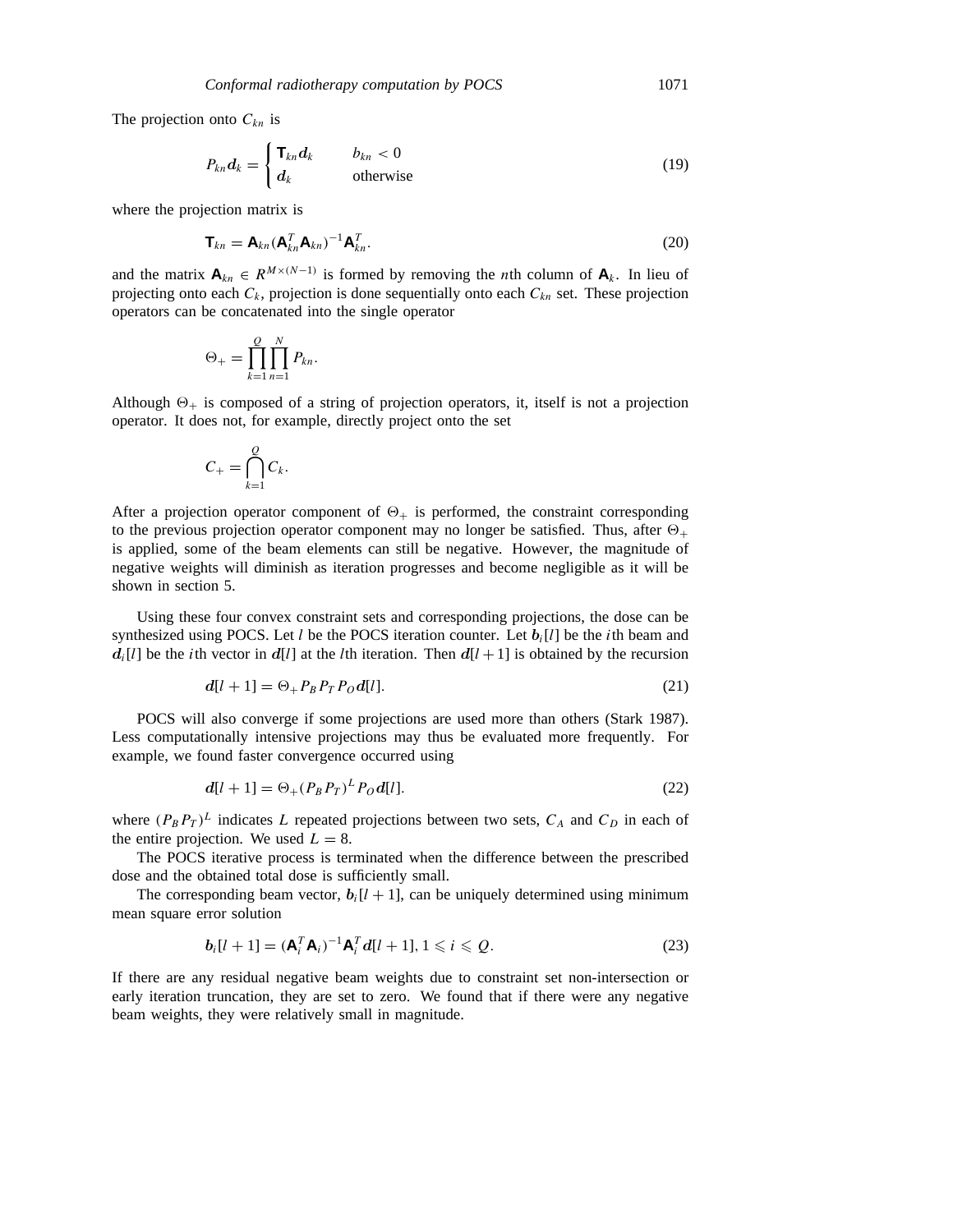

**Figure 4.** (*a*) Brahme's concave butterfly shaped tumour volume. The matrix size of the dose distribution plane is  $35 \times 63$ . (*b*) and (*c*) Results of POCS dose synthesis applied to Brahme's butterfly shaped tumour after 15 iterations. 31 beams, each containing 55 beam elements were used. (*b*) The isodose contours in full curves and the tumour contour in broken curves. (*c*) A 3D plot of the relative dose versus the transaxial coordinates.

### **4. Application in conformal therapy**

POCS is now applied to three representative conformal radiotherapy optimization cases: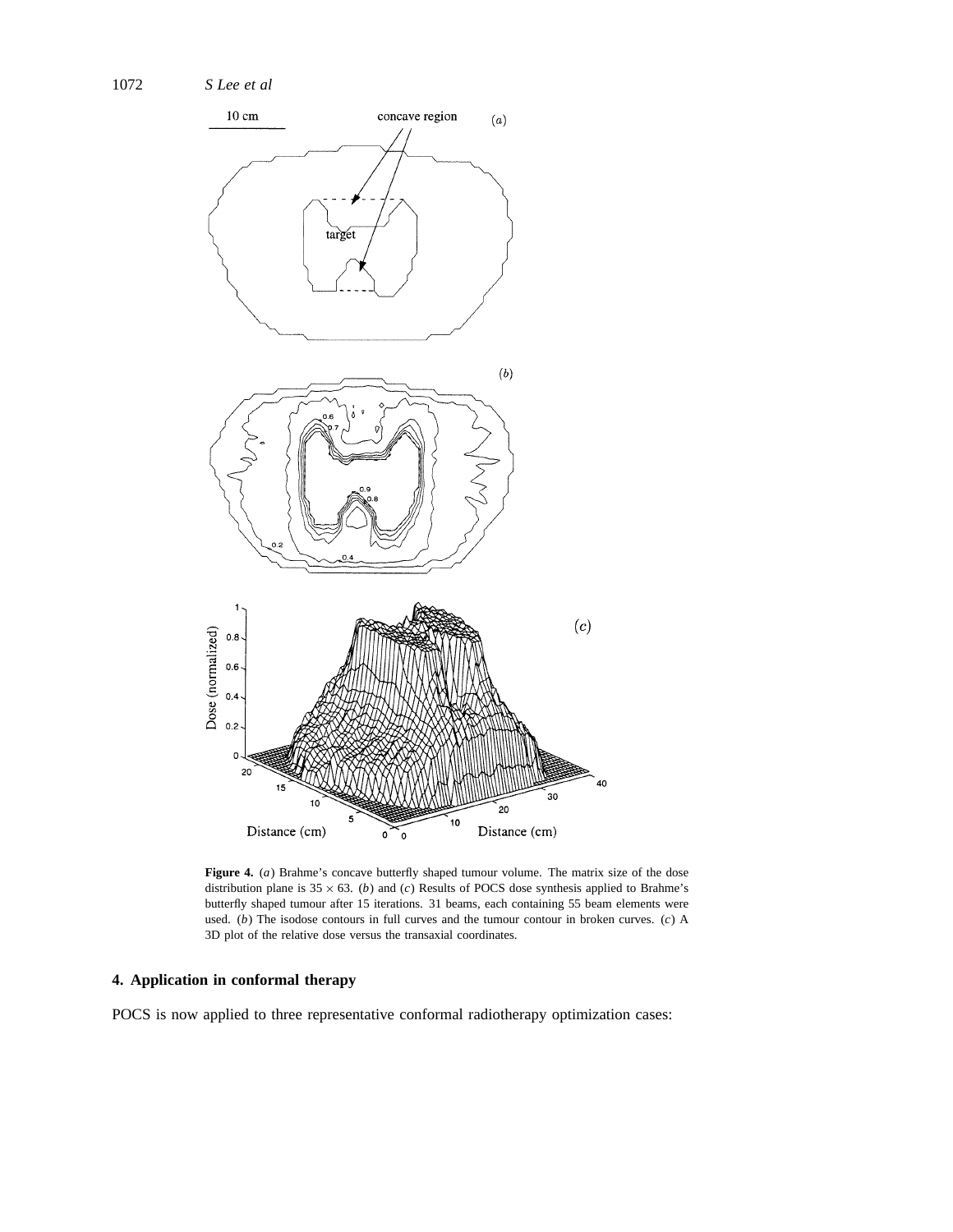

**Figure 5.** Dose–volume histograms illustrating the trade-off between tumour dose conformation and normal tissue sparing within the concave regions. The number of beams and the number of POCS iterations were kept constant at 31 and 15, respectively, while the dose constraint parameter was varied from 30% to 50%.



Figure 6. Same as figure 5 except, in this case, the dose constraint was fixed at 50% while the number of iteration was varied from 1 to 40.

- (i) A target with concave regions,
- (ii) A target that surrounds a sensitive organ, and
- (iii) A target adjacent to large volumes of organs at risk.

Dose at a sample point from a pencil beam element is calculated using the approximate formula

$$
D(l) = \text{TPR}(l, w) \times \text{ISC}(l) \tag{24}
$$

where  $l$  is the depth of calculation. TPR is the tissue–phantom ratio at depth,  $l$ , for the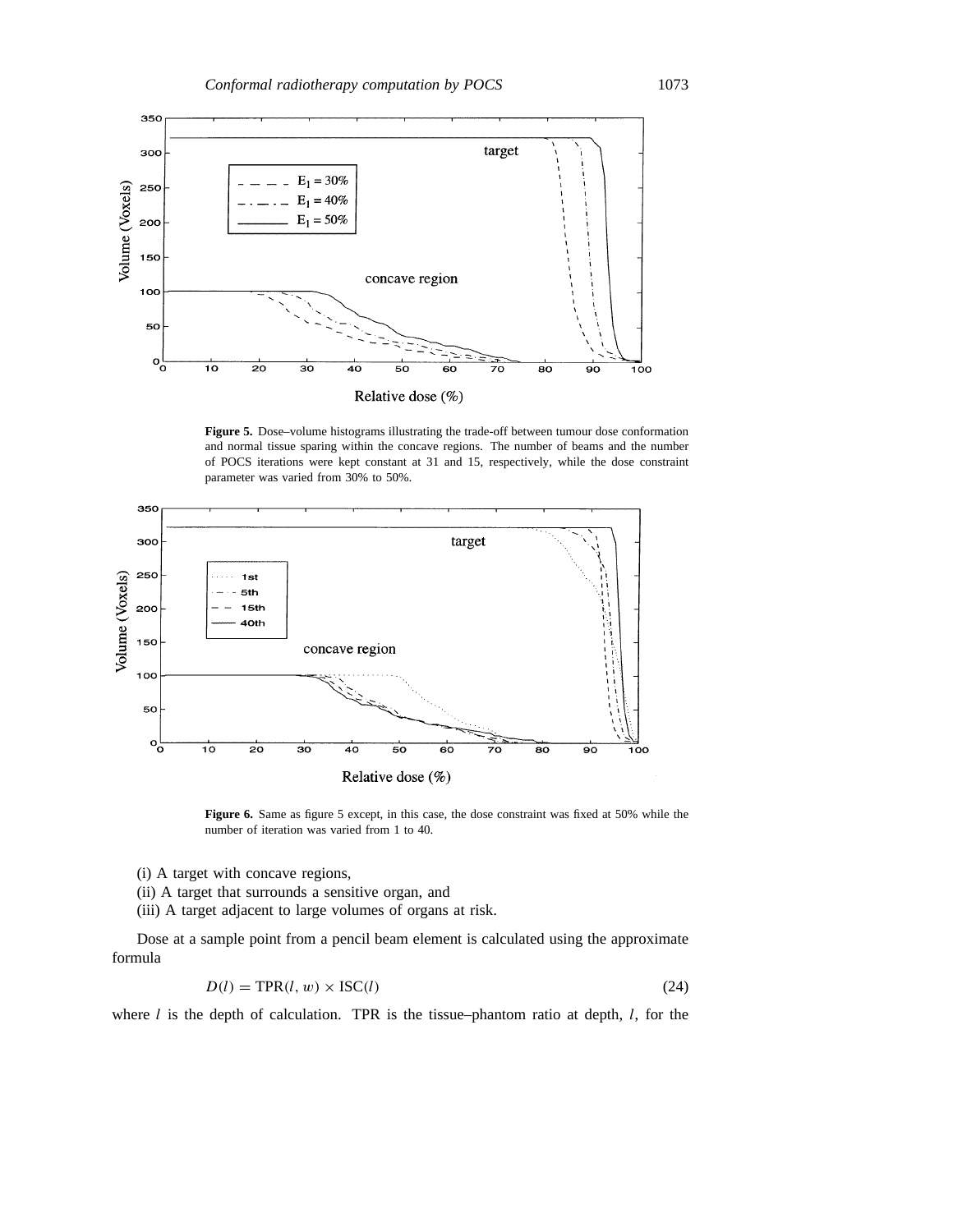

Figure 7. Beam intensity profiles synthesized for Brahme's geometry. The upper left profile corresponds to the beam which is incident horizontally from the right side of figure 4(*a*). The gantry rotates in a counterclockwise direction. Each beam consists of 55 elements spanning the width of the external contour.

equivalent square field size, *w*, and ISC is the inverse square correction of the primary fluence due to beam divergence. The external and internal organ contours are assumed to be constant in the axial direction. The height of the target volume is equated to the maximum target width. To increase the computational efficiency, the dose contributions from each pencil beam having a unit weight are pre-computed and stored in a file. The value of dose computation matrix elements is simply the value of *D(l)* with corresponding depth, *l*. The x-ray photon energy of the beam is set at 18 MV. Beam synthesis is performed for a two-dimensional slice through the tumour volume. The POCS beam optimization technique can easily be extended to three dimensions at a cost of additional computation.

#### *4.1. Target with concave regions*

The first example is Brahme's butterfly shaped tumour volume (Brahme 1988). This target shape, illustrated in figure  $4(a)$ , presents a potential challenge for treatment planning. The difficulty arises because of the concave normal tissue regions above and below the tumour. Without intensity modulation, uniform delivery of the prescribed dose to the target can be achieved only at the expense of undesirable escalation of dose to the concave regions. The maximum width and height of the external contour are 40 cm and 22 cm, respectively, and corresponds to 63 by 35 tissue elements. Thirty-one equiangularly spaced beams, each containing 55 elements, are used.

The results of inverse planning after 15 iterations using the POCS algorithm are shown in figures 4(*b*) and 4(*c*). Sharp dose gradients around the target border are observed. The organ dose constraint specified in terms of integrated limiting dose, *E*1, to the concave regions was set to 50% of the maximum value. As shown here and in the third example, the organ dose constraint parameter can be used to control the trade-off between the tumour dose and the dose in concave region. For example, if the dose to the target needs to be maximized more uniformly, then a larger value should be set for the constraint parameter, as shown in figure 5.

The dose–volume histogram, shown in figure 6, illustrates the effect of iteration number on dose distributions. As it can be seen, the dose level converges quickly to the specified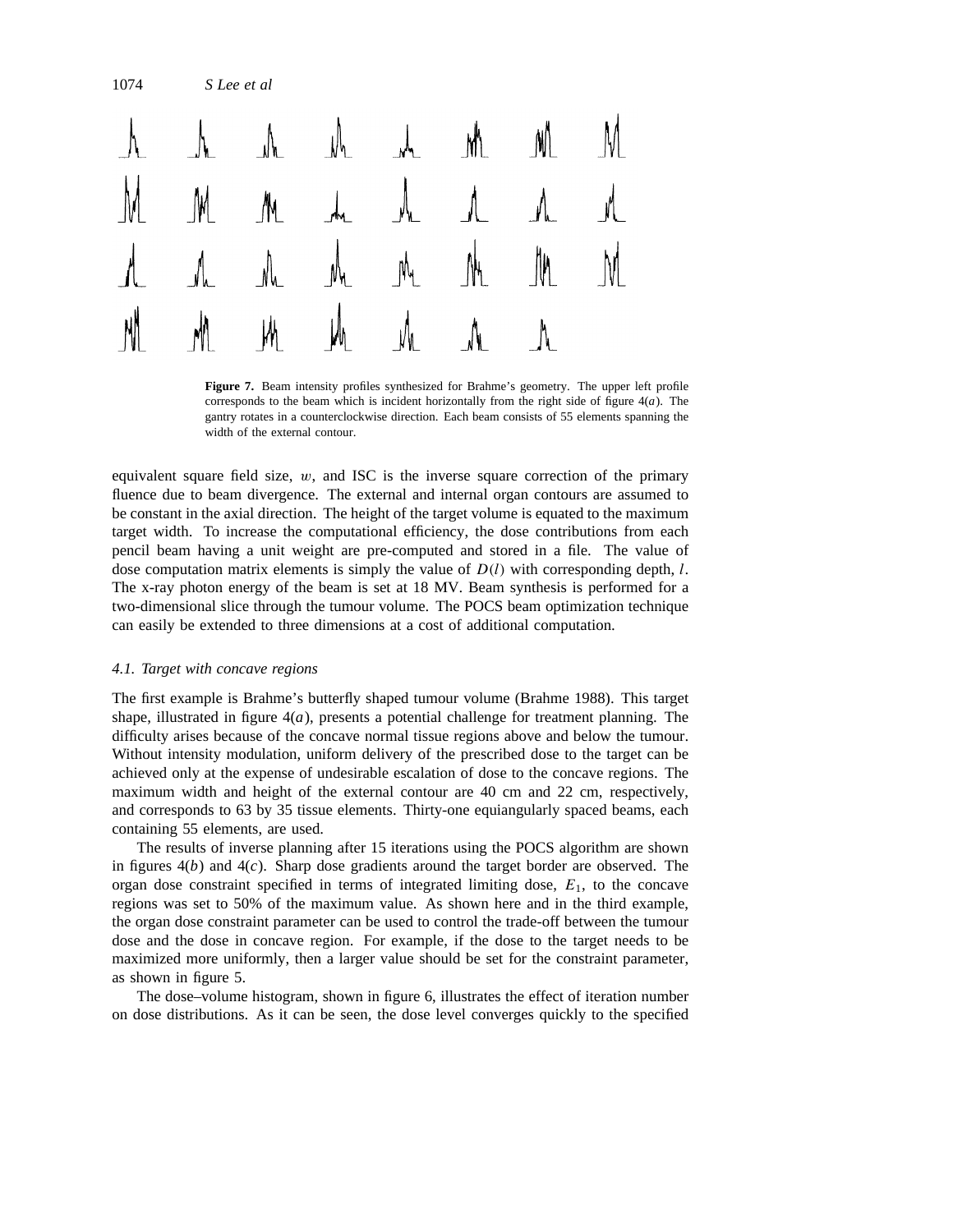

**Figure 8.** (*a*) Bortfeld's horseshoe-shaped target with an organ at risk. Matrix size of the dose distribution plane is  $39 \times 39$ . (*b*) and (*c*) Results of the POCS dose synthesis applied to Bortfeld's geometry after 15 iterations. Thirty one beams, each containing 55 beam elements were used. The value of 20% dose constraint was imposed on the critical structure. (*b*) The isodose contours in full curve and the tumour-organ contours in broken curve. (*c*) A 3D plot of the relative dose versus the transaxial coordinates.

level in the concave regions. For the target volume, the convergence is more gradual. No appreciable improvement is observed for number of iterations beyond 40. The intensity profiles of the incident beams after 15 iterations are shown in figure 7.

### *4.2. Target with a sensitive organ at risk*

The second example is adopted from Bortfeld *et al* (1990). As shown in figure 8(*a*), the irradiation volume consists of a horseshoe-shaped target and a dose limiting organ within the concave region. The computation results after 15 iterations using 31 beams with 55 elements each and a 20% organ dose constraint are shown in figures 8(*b*) and 8(*c*). The dose falls off sharply outside the target and dips further near the critical organ. The corresponding beam intensity modulation profiles are shown in figure 9.

Next, we vary the number of beams in steps from 3 to 72 while limiting the integrated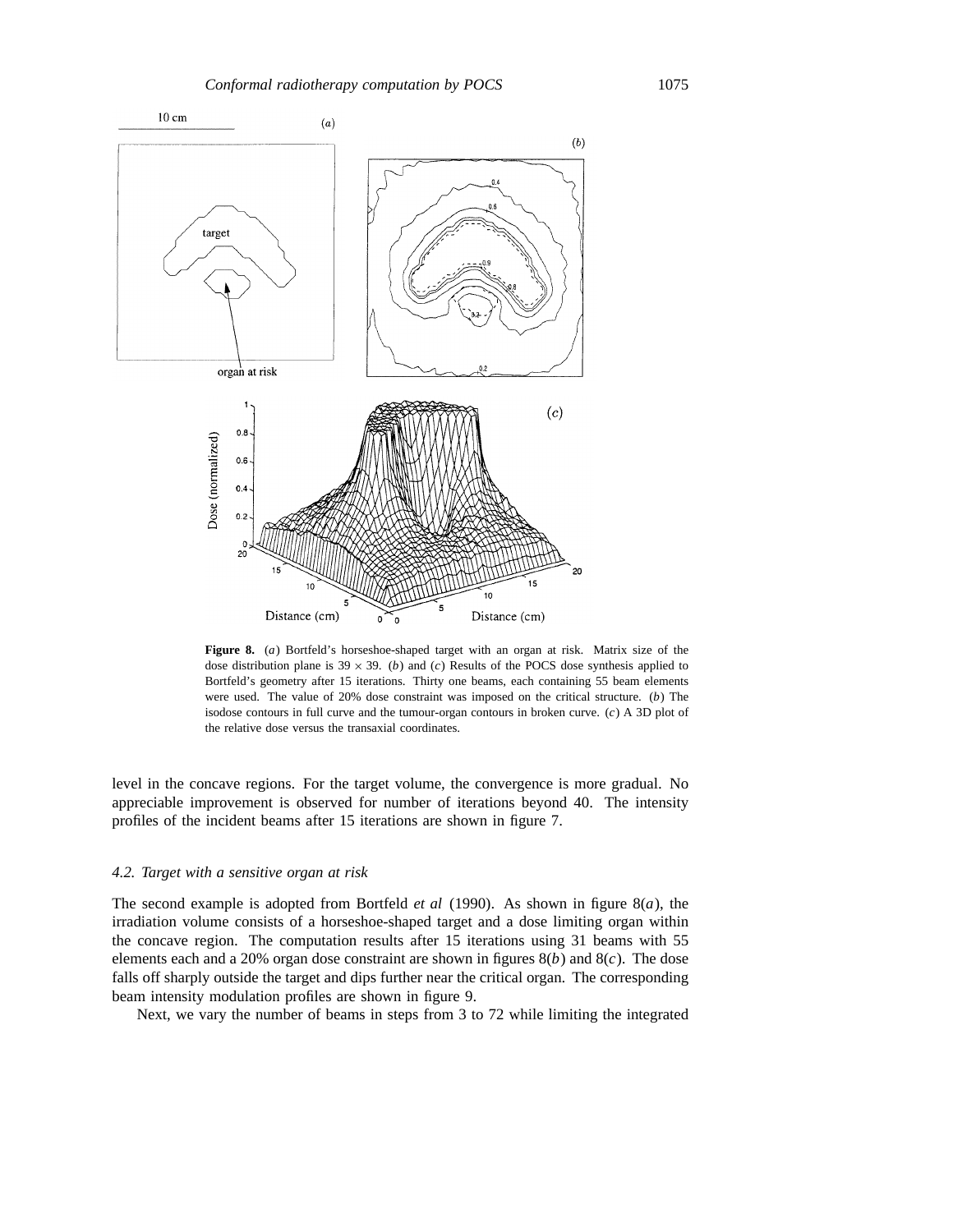

Figure 9. Beam intensity profiles obtained for Bortfeld's geometry. The upper left profile corresponds to the beam which is incident horizontally from the right side of figure 8(*a*). The gantry rotates in a counterclockwise direction. Each beam consists of 55 elements spanning the width of the square external contour.



Figure 10. Dose-volume histograms showing the effect of increasing the number of beams from 3 to 72 in Bortfeld's problem. The number of iterations was kept constant at 15.

organ dose to 20%. The results after 15 iterations are plotted in figure 10. As expected, the target dose conformation improves with an increase in the number of beams. The degree of improvement is, however, nonlinearly related to the number of added beams and eventually reaches a point of diminishing return.

### *4.3. Target adjacent to large volumes of sensitive organs*

Our final example contains two organs that are large relative to the target, as shown in figure  $11(a)$ . The external contour width, height, dose matrix size, and the number of beam elements are the same as those used in section 4.1. The results after 30 iterations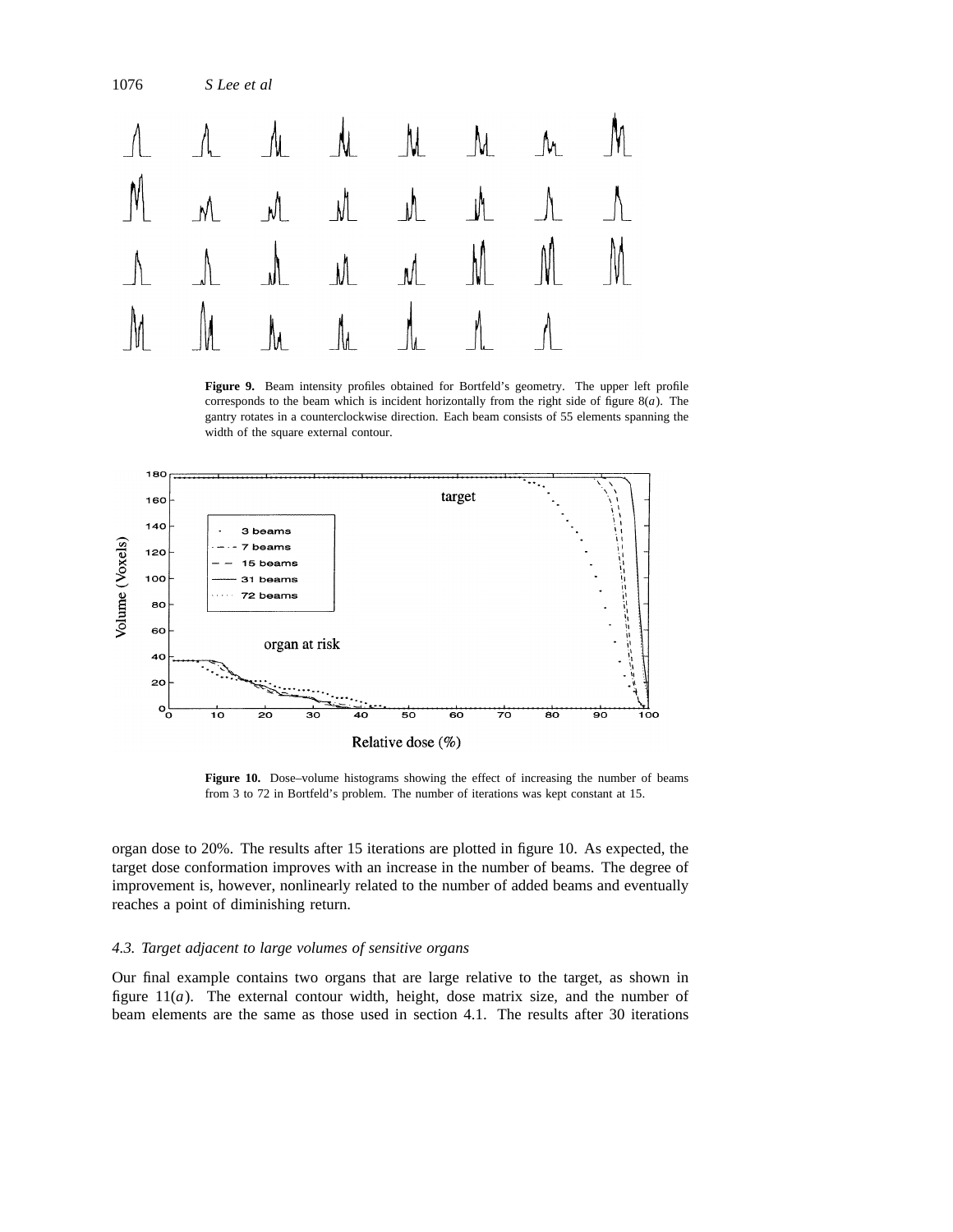

**Figure 11.** (*a*) Tumour that is adjacent to two relatively large organs at risk. The matrix size of the dose distribution plane is  $35 \times 63$ . (*b*) and (*c*) Results of the POCS dose synthesis applied to the geometry described in (*a*). 31 beams and 30 iterations were used. (*b*) The isodose contours in full curve and the tumour–organ contours in broken curve. (*c*) A 3D plot of the relative dose versus the transaxial coordinates.

using 31 beams with a 30% organ dose constraint are shown in figures 11(*b*) and 11(*c*). The complex target–organ geometry demonstrates the difficulty in achieving acceptable treatment planning. Although we have applied a 30% value to both organ A and B, these values can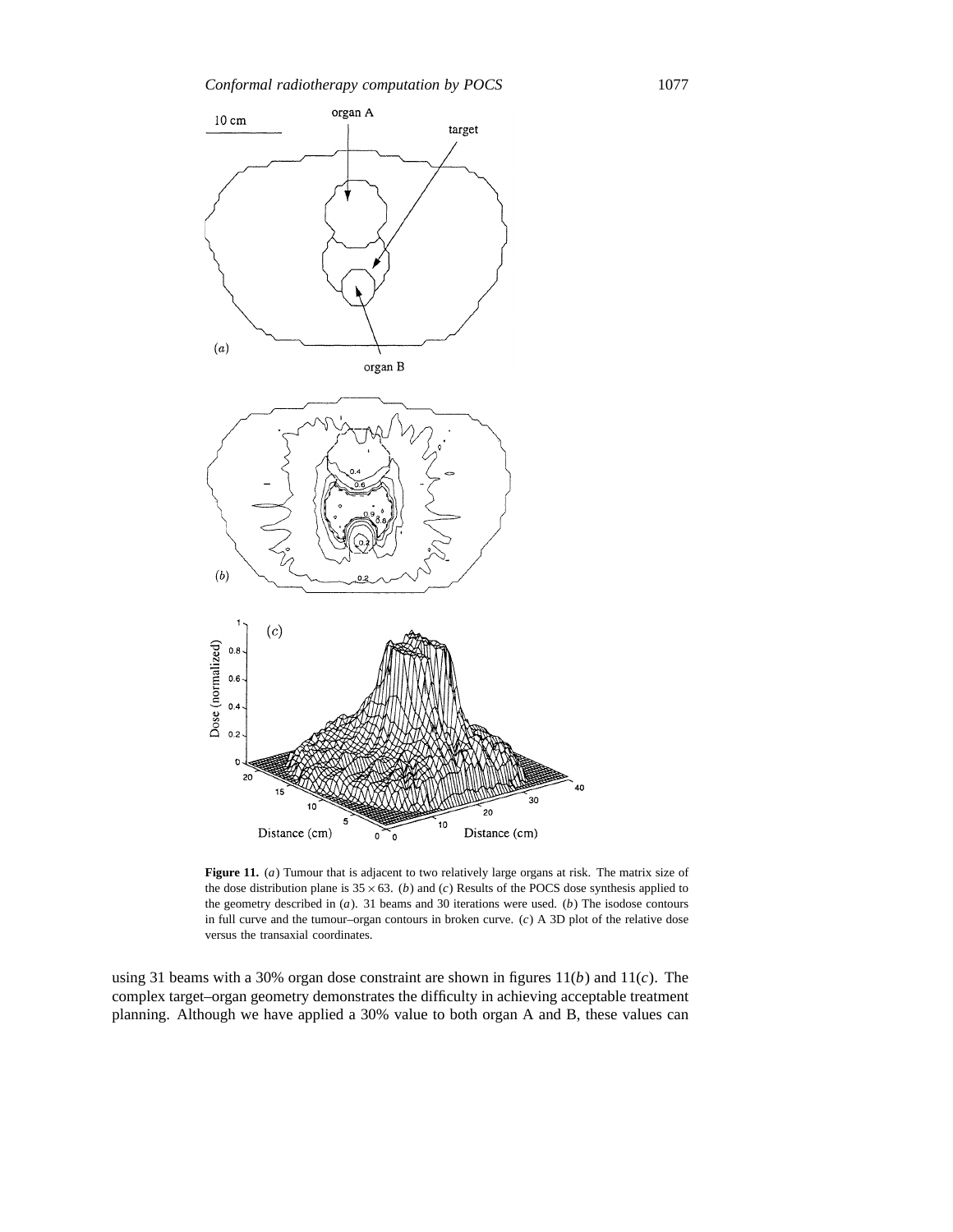

**Figure 12.** Beam intensity profiles obtained after 30 iterations for the geometry described in figure 11(*a*). The upper left profile corresponds to the beam which is incident horizontally from the right side of the figure  $11(a)$ . The gantry rotates in a counterclockwise direction. Each beam consists of 55 elements spanning the width of the external contour.

be varied independently according to the clinical requirement. The corresponding intensity profiles of the incident beams are shown in figure 12. In figure 13, the dose constraint of the critical organ was varied while keeping other parameters constant. The dose–volume histograms indicate that a low critical organ dose is achievable at the price of reduced dose conformation for the target.

#### **5. Discussion**

We have investigated the feasibility of applying the method of alternating projections onto convex sets (POCS) to solve the problem of inverse dose computation in conformal therapy. The results are very promising. The constraints commonly used in inverse treatment planning were successfully expressed as convex sets which, in turn, were used to synthesize the beam weights to a solution. The proposed method is applicable to manyvariable problems such as intensity modulation. Computation of large matrices is simplified through a decomposition technique. For instance, assume we are given a  $1000 \times 1000$  dose computation matrix *(***A***)* and 10 beams. As illustrated in figure 14, the matrix decomposition yields submatrices  $(A_1A_2 \ldots A_{10})$ . This allows for 10 inversions of a 100  $\times$  100 matrix  $((\mathbf{A}_k^T \mathbf{A}_k)^{-1}, 1 \leq k \leq 10).$ 

In this study the organ dose constraint was formulated to reduce the integrated dose to the organ. This is suitable for the parallel organ model. For the serial organ model, it is desirable to reduce the maximum dose rather than the overall dose. In this case, the convex constraint set is given by

$$
C_{0j} = \left\{ d \middle| 0 \leqslant \sum_{i=1}^{Q} d_{ij} \leqslant E_2, j \in S \right\}
$$
\n
$$
(25)
$$

where  $E_2$  is the maximum allowable organ dose. The corresponding projection for *i*th pixel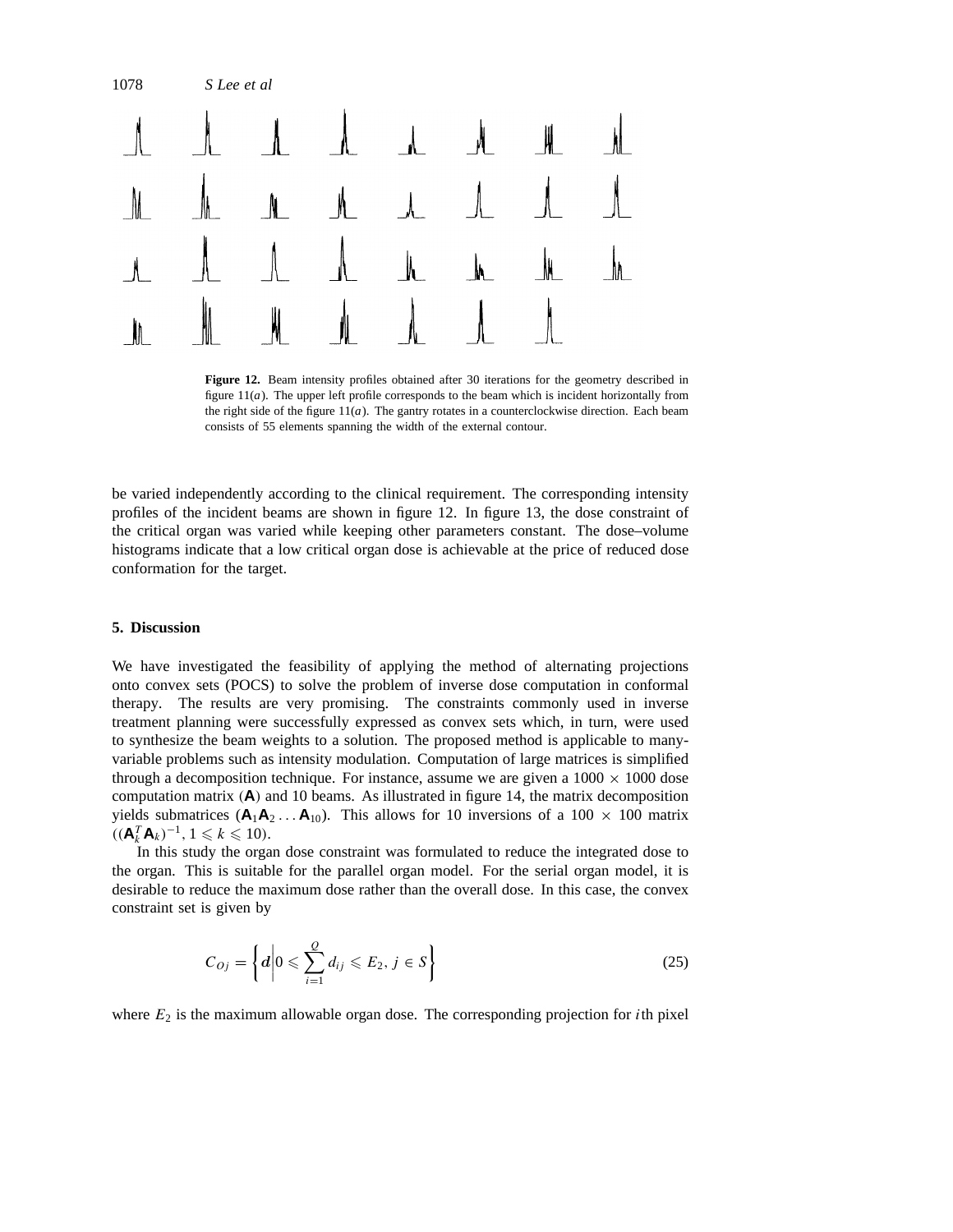

Figure 13. Dose-volume histograms demonstrating the effect of varying the critical organ dose constraint parameters. The number of beams and the number of iterations were held constant at 31 and 30, respectively.



**Figure 14.** Illustration of how a large dose computation matrix (**A**) is decomposed into submatrices  $(A_1 \ldots A_{10})$  and inversion performed on small square matrices  $(A_1^T A_1, \ldots, A_{10}^T A_{10})$ .

in the organ region is

$$
[P_{oi}d]_{ki} = \begin{cases} s_i^T \mathbf{T}_k \left( s_i^T d_k + \frac{E_2 - \sum_{j=1}^Q s_i^T \mathbf{T}_j d_j}{\sum_{j=1}^Q s_i^T \mathbf{T}_j s_i} s_i \right) & \sum_{j=1}^Q s_i^T \mathbf{T}_j d_j > E_2\\ s_i^T \mathbf{T}_k \left( d_k - \frac{\sum_{j=1}^Q s_i^T \mathbf{T}_j d_j}{\sum_{j=1}^Q s_i^T \mathbf{T}_j s_i} s_i \right) & \sum_{j=1}^Q s_i^T \mathbf{T}_j d_j < 0\\ s_i^T \mathbf{T}_k d_k & \text{otherwise} \end{cases}
$$
(26)

where the elements of the vector,  $s_i \in R^{M \times 1}$ , are zero except at *i*th pixel of the organ region. Depending on the type of organ, one can impose either of these constraint types,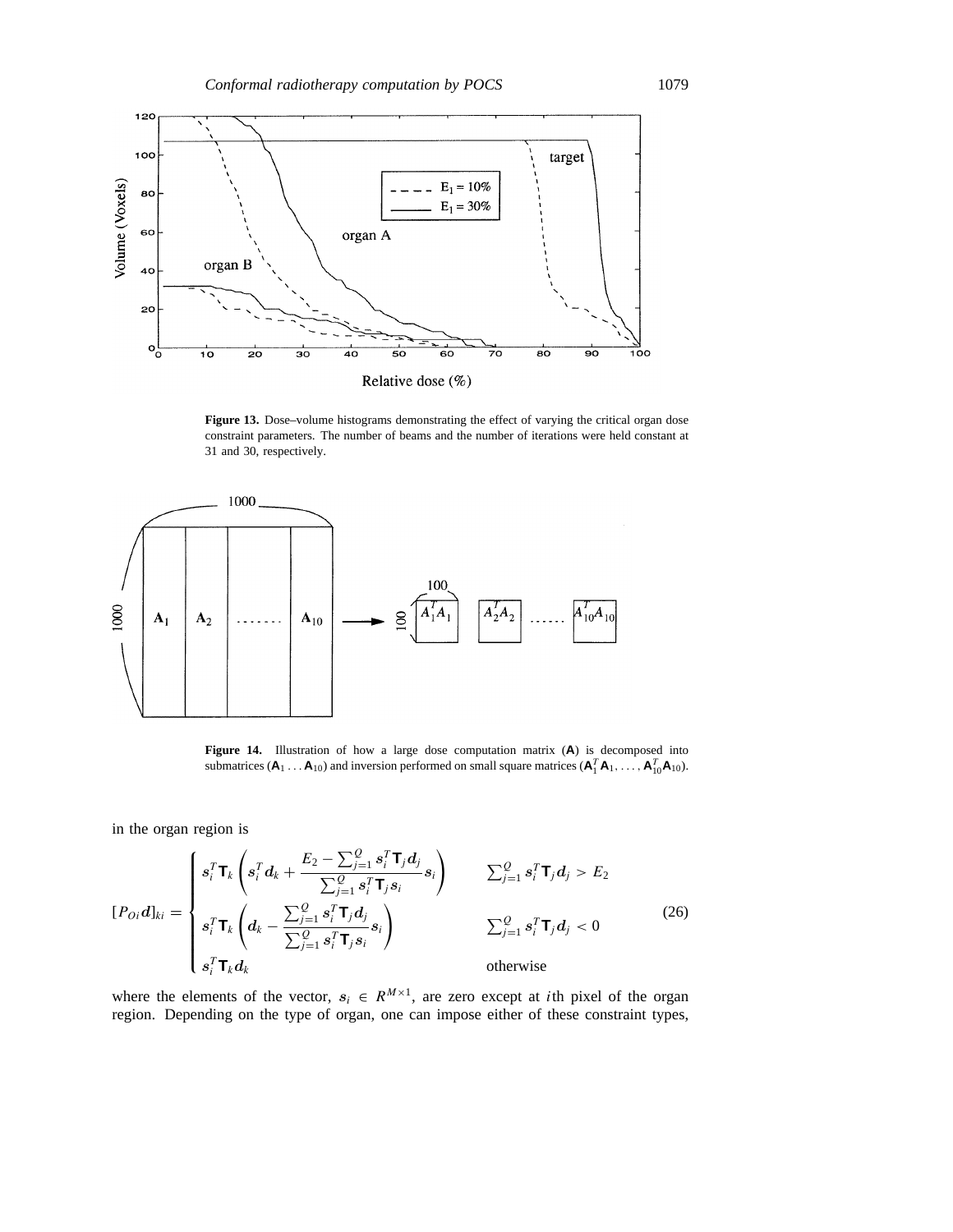serial or parallel. The computation time will be longer for the serial organ model because the constraint set must be imposed for each sample point within the organ. For instance, the calculation time increased by 72% for the second example using 31 beams after 15 iterations.

The model of dose deposition considered only primary fluence. Incorporation of scattered radiation should not affect the ability of the POCS algorithm to provide an inverse solution, although the degree of conformation and beam modulation is likely to be different. It is reported that improved dose conformation of the target can be achieved when scatter is included in synthesis of beam intensity modulations (Chen *et al* 1995). It is expected that inclusion of scatter will increase the computation time per iteration. Without scattered radiation, dose to a sample point is interpolated from two nearest primary beam elements, thus requiring only  $M \times 2 \times Q$  operations. On the other hand, if the scatter contributions are considered, the number of operations will increase to  $M \times N \times Q$ .

A question arises: to what point does POCS converge? The simple answer is: to a point satisfying all the constraints (assuming the constraint sets intersect). Quantitatively the point of convergence can be determined by calculating the mean square distance between projections. Application of the distance analysis on the three test cases reveals that although the constraint sets do not intersect they lie very close to one another. This is shown in figure 15. As the iteration progresses the distances between the sets decrease until convergence is achieved. The final convergence point relative to each set is illustrated in the rectangular box within the figure. It is apparent that the final convergence point depends on not only iteration number but also complexity of target–organ structure. All three cases exhibit similar convergence characteristics except for the distance to the non-negativity constraint set. Note that the second case satisfies the non-negativity constraint much better than the other two. This may be attributed to the presence of a transition area between the target and the organ at risk. In the other two cases, the target volumes are connected to the critical region demanding a sharp dose gradient at the structure boundary and therefore making it more difficult to satisfy the prescription. The distance to the non-negativity constraint set can be reduced at the expense of increasing the distance elsewhere.

All previously proposed beam optimization methods used objective function. In these methods, the nature of objective function determines the type of optimization technique that is suitable. If an objective function is known to have only a single minimum, a deterministic technique can be implemented. Otherwise, computationally expensive stochastic method such as simulated annealing capable of local minima detrapping must be used. In POCS, which does not use objective function, its applicability is determined by whether convex formalism of necessary constraints and associated projections exist. This alternative approach to the objective function minimization presents a new opportunity to explore the nature of the conformal therapy optimization problem. We are currently investigating the possibility of using POCS to solve optimization problems involving dose– volume constraints and biological response parameters, some of which are considered to have local minima solutions. Even in these cases, it may be possible to reformulate the problem in terms of convex expressions (Cho *et al* submitted).

### **6. Conclusion**

We have demonstrated that the concept of alternating projections onto convex sets (POCS) can be successfully applied to the problem of intensity modulated conformal radiotherapy. The results indicate that the beam intensity profiles can be synthesized in 15 to 30 iterations, depending on the complexity of the tumour–organ geometry. Unlike other beam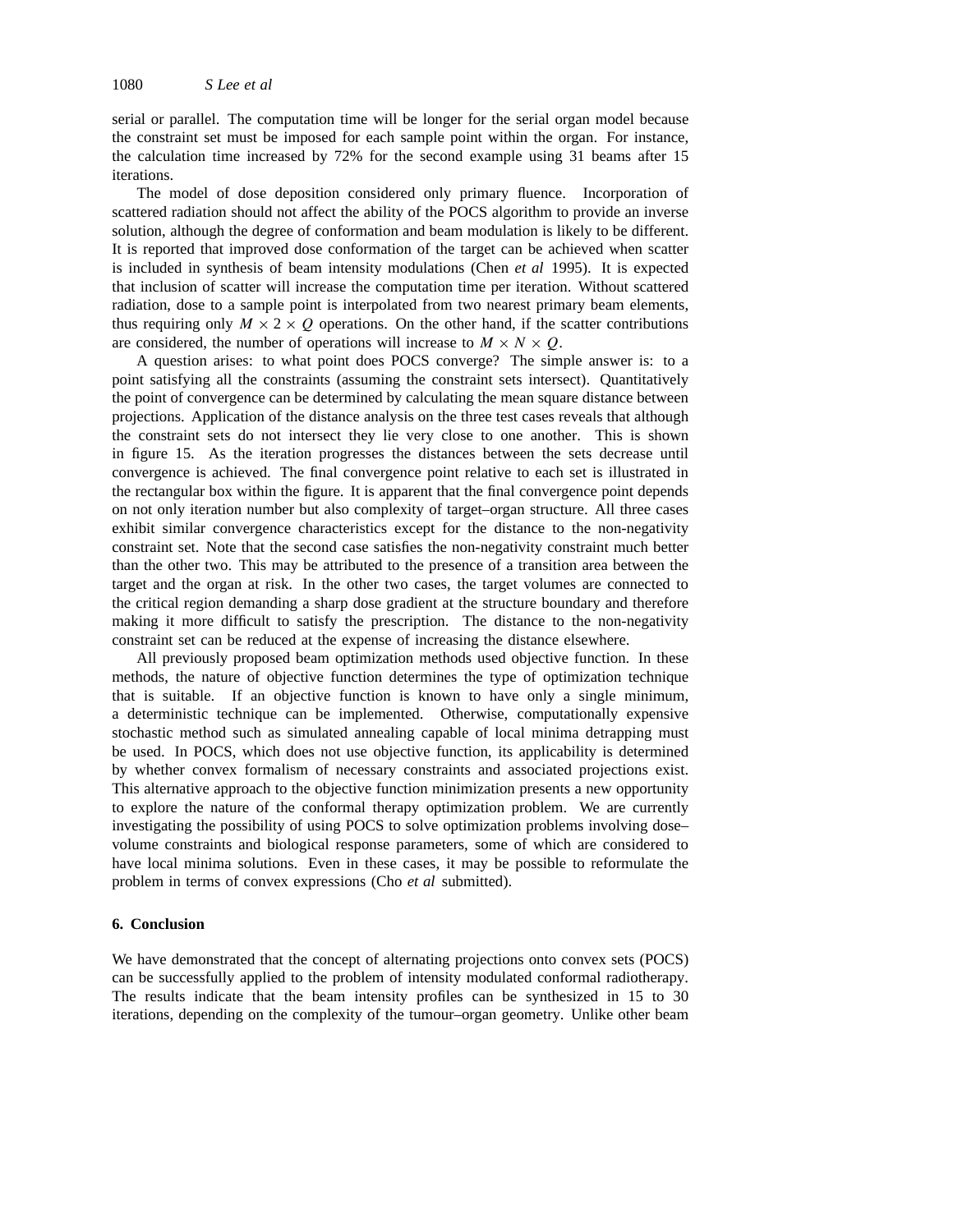

Figure 15. The point of POCS convergence can be determined by calculating the mean square distance between projections. The distance between two consecutive projections was calculated for each iteration. The distance alalysis for three test cases is shown in figures (*a*), (*b*) and (*c*). (*a*) The total energy (the sum of squares) of the synthesized dose in this example is 18.76. POCS was truncated after 15 iterations on  $C_B$ , the column space of the dose computation matrix. The distance from this point to the set  $C_Q$  is 0.01. The distance to set  $C_T$  is 0.04. The distance to  $C_+$  is 0.15. (*b*) In this example, the total synthesized dose energy is 11.91. The distances to  $C_O$ ,  $C_T$ , and  $C_+$  are 0.002, 0.026 and 0.005 respectively. (*c*) The total energy here is 7.42. The distances to  $C_O$ ,  $C_T$  and  $C_+$  are 0.002, 0.02 and 0.029 respectively.

optimization techniques, POCS does not rely on objective function minimization. As such, it provides a unique tool for conformal beam optimization research.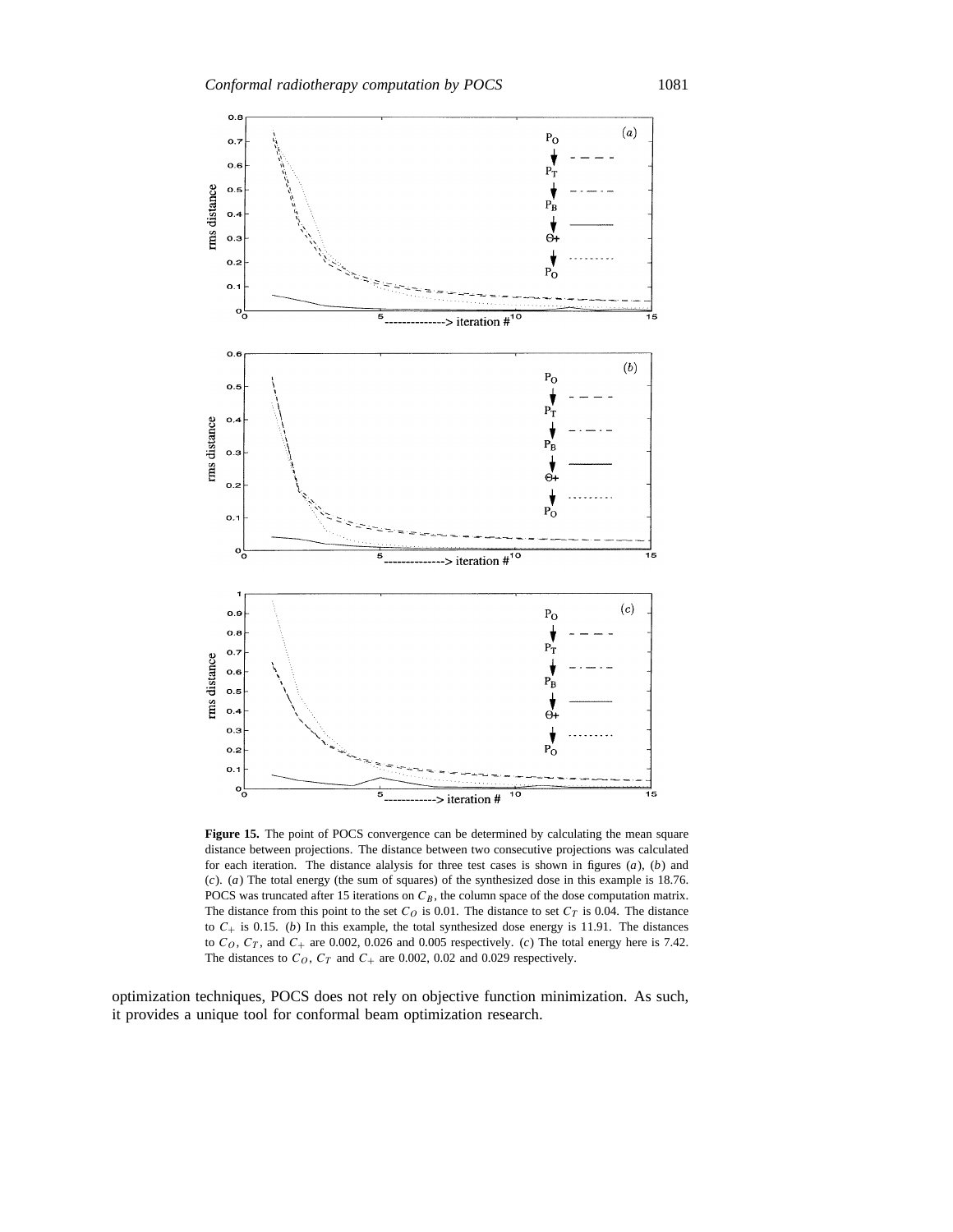### **Appendix A. Proof of convexity and projection of** *CB*

#### *Proof of convexity*

 $C_B$  is a set of all vectors whose component vector,  $d_i$ , can be represented as a linear combination of the columns of matrix,  $A_i$ . Let  $f, g \in C_B$  and  $f_i = A_i b_i$ ,  $g_i = A_i h_i$ , respectively, for beam vectors,  $b_i$  and  $h_i$ . We examine  $\alpha f_i + (1 - \alpha)g_i$ .

$$
\alpha f_i + (1 - \alpha)g_i = \alpha \mathbf{A}_i b_i + (1 - \alpha) \mathbf{A}_i h_i \tag{27}
$$

$$
= \mathbf{A}_i[\alpha \mathbf{b}_i + (1 - \alpha)\mathbf{h}_i]. \tag{28}
$$

The resulting vector is simply another linear combination of columns of matrix,  $A_i$ . Therefore, the set,  $C_B$  is convex. Q.E.D.



**Figure A1.** The subspace,  $A_{kn}$ , divides the column space of  $A_k$ , one for negative beam element  $(b_{kn})$  and the other (shaded area) for the positive beam element. If the dose vector  $(d)$  does not lie in the positive half space, it is projected through the projection matrix,  $\mathbf{T}_{kn}$ .

### *Proof of projection*

Let  $J = J_1 + J_2 + \cdots + J_Q$  where

$$
J_k = ||\boldsymbol{d}_k - \boldsymbol{A}_k \boldsymbol{b}_k||^2. \tag{29}
$$

*J* is minimum when each  $J_k$  is minimum. Differentiating  $J_k$  w.r.t.  $b_k$  and setting it to zero gives minimum.

$$
\frac{\partial J}{\partial \mathbf{b}_k} = \mathbf{A}_k^T (\mathbf{d}_k - \mathbf{A}_k) \mathbf{b}_k
$$
\n(30)

$$
=0.\t(31)
$$

Thus  $b_k = (\mathbf{A}_k^T \mathbf{A}_k)^{-1} \mathbf{A}_k^T d_k$ . Therefore, the projection of *d* is

$$
P_B d = ([P_B d]_1^T [P_B d]_2^T ... [P_B d]_Q^T)^T
$$

where  $[P_B d]_k = \mathbf{A}_k (\mathbf{A}_k^T \mathbf{A}_k)^{-1} \mathbf{A}_k^T d_k$ . Q.E.D.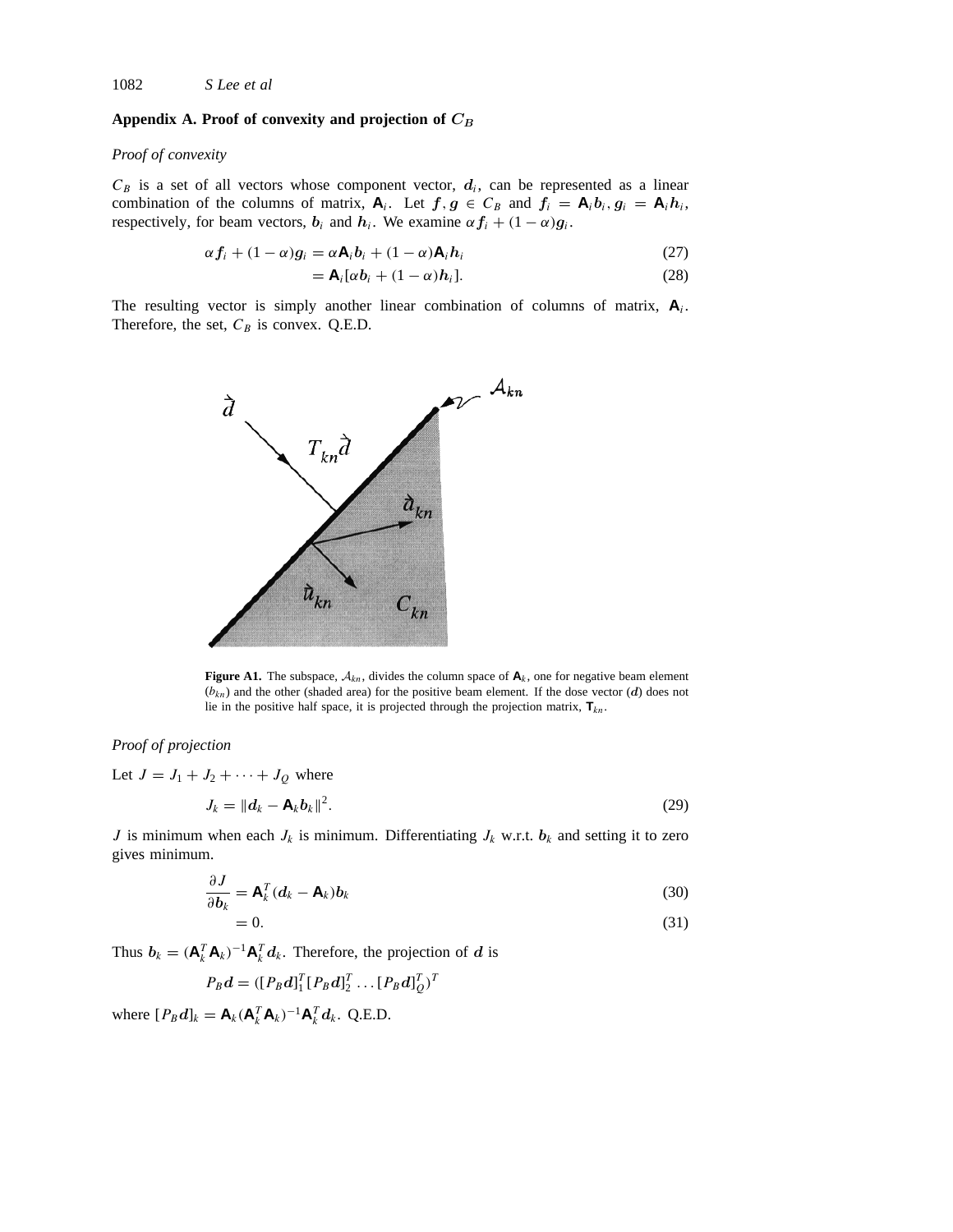# **Appendix B. Proof of convexity and projection of** *CT*

*Proof of convexity*

Let  $f, g \in C_T$ . Next, we examine  $s = \sum_{i=1}^{Q} (\alpha f_i + (1 - \alpha)g_i)$ .

$$
s = \alpha \sum_{i=1}^{Q} f_i + (1 - \alpha) \sum_{i=1}^{Q} g_i.
$$
 (32)

Since  $[\sum_{i=1}^{Q} f_i]_k = [\sum_{i=1}^{Q} g_i]_k = p_k$  for  $k \in T$ ,

$$
s_k = \alpha p_k + (1 - \alpha) p_k = p_k \text{ for } k \in T.
$$
\n
$$
(33)
$$

Therefore,  $C_T$  is convex. Q.E.D.

### *Proof of projection*

To find the minimum of  $\frac{1}{2} \sum_{i=1}^{Q} ||(z_i - d_i)||^2$  subject to  $\mathbf{I}_T(\sum_{j=1}^{Q} z_j) = \mathbf{I}_T p$ , we need to minimize

$$
J = \frac{1}{2} \sum_{i=1}^{Q} ||z_i - d_i||^2 + \lambda^T \mathbf{I}_T \bigg( \sum_{j=1}^{Q} z_j - p \bigg)
$$
 (34)

where  $\lambda$  is a  $M \times 1$  vector whose element is  $\lambda$ . Differentiating *J* gives

$$
\frac{\partial J}{\partial z_k} = (z_k - d_k) + \mathbf{I}_T \lambda \tag{35}
$$

$$
=0.\t(36)
$$

This yields to  $z_k = d_k - I_T \lambda$ . Since  $z \in C_D$ ,

$$
\mathbf{I}_T \sum_{j=1}^{Q} z_j = \mathbf{I}_T \sum_{j=1}^{Q} d_j - Q \mathbf{I}_T \lambda
$$
 (37)

$$
= I_T p. \tag{38}
$$

Solving this for  $I_T \lambda$  gives  $I_T \lambda = -\frac{1}{Q} I_T(p - \sum_{j=1}^Q d_j)$ . Thus

$$
z_k = d_k + \frac{1}{Q} \mathbf{I}_T \bigg( p - \sum_{j=1}^Q d_j \bigg). \tag{39}
$$

This means, for the outside treatment region, the dose vector does not change. Therefore, the projection of *d* is

$$
P_T d = ([P_T d]^T_1 [P_T d]^T_2 \cdots [P_T d]^T_Q)^T
$$

where

$$
[P_Td]_k = d_k + \frac{1}{Q}\mathbf{I}_T\bigg(p - \sum_{i=1}^Q d_i\bigg).
$$

Q.E.D.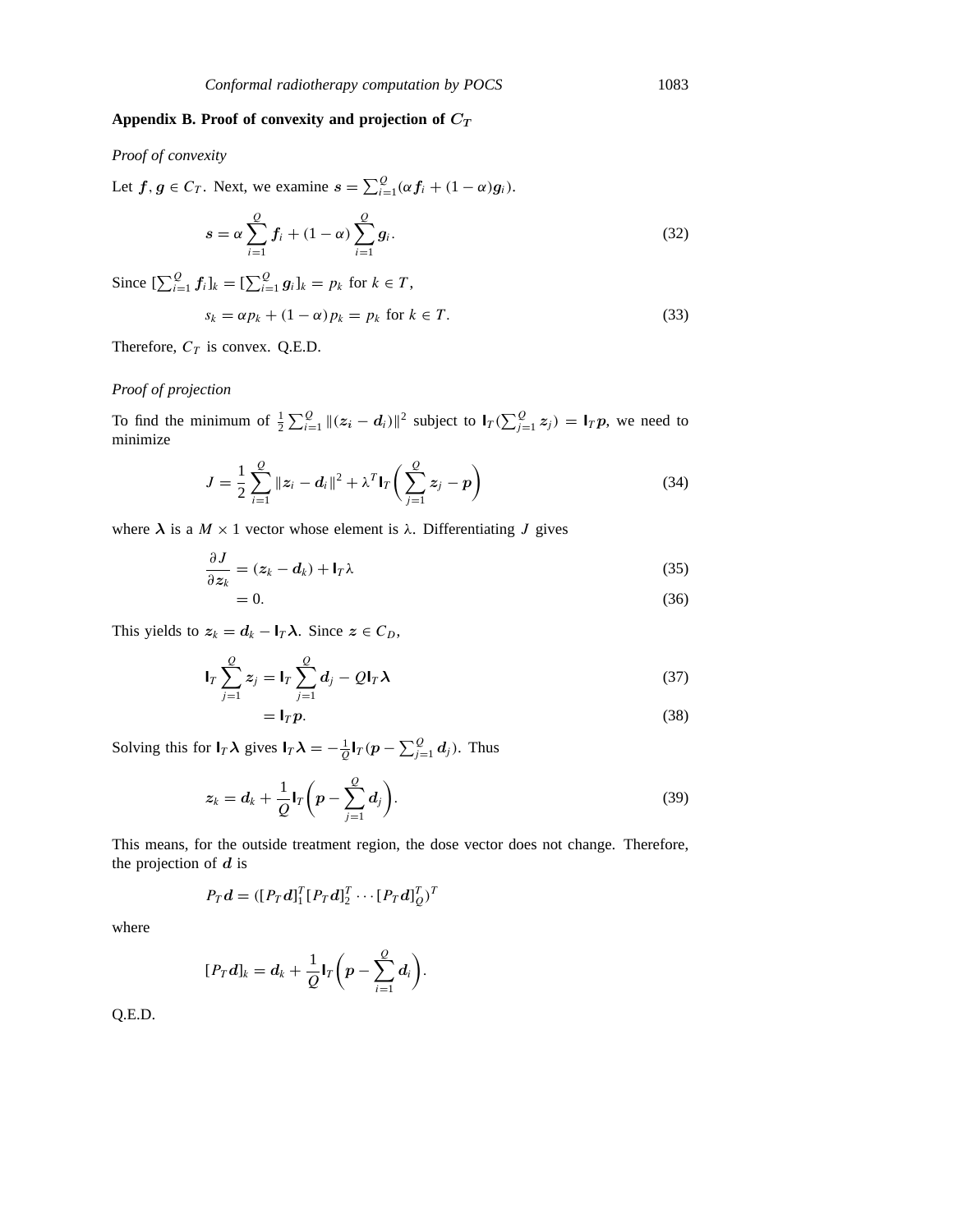1084 *S Lee et al*

# Appendix C. Proof of convexity and projection of  $C_O$

### *Proof of convexity*

Let  $f, g \in C_0$ . Then from the definition of the set,  $C_0$ ,

$$
0 \leqslant \alpha \sum_{i=1}^{Q} \mathbf{c}^T \mathbf{f}_i \leqslant \alpha E_1 \tag{40}
$$

and

$$
0 \le (1 - \alpha) \sum_{i=1}^{Q} c^T g_i \le (1 - \alpha) E_1.
$$
 (41)

Thus

$$
0 \leqslant \alpha \sum_{i=1}^{Q} \sum_{j \in S} f_{ij} + (1 - \alpha) \sum_{i=1}^{Q} \sum_{j \in S} g_{ij} \leqslant \alpha E_1 + (1 - \alpha) E_1 \tag{42}
$$

which simplifies to

$$
0 \leqslant \alpha \sum_{i=1}^{Q} cf_i + (1 - \alpha) \sum_{i=1}^{Q} g_i \leqslant E_1.
$$
\n
$$
(43)
$$

Since convexity of  $C_B$  is already proved, the set,  $C_O$  is convex. Q.E.D.

### *Proof of projection*

The projection operator for  $C_O$  is obtained by minimizing  $\frac{1}{2} \sum_{i=1}^{Q} ||z_i - d_i||^2$  subject to  $\sum_{i=1}^{Q} r^T z_i = E_1$ . The problem becomes finding the minimum of the following:

$$
J = \frac{1}{2} \sum_{i=1}^{Q} ||z_i - d_i||^2 + \lambda \left( \sum_{i=1}^{Q} r^T z_i - E_1 \right)
$$
(44)

$$
= \frac{1}{2} \sum_{i=1}^{Q} \|\mathbf{A}_i \mathbf{b}_i - \mathbf{d}_i\|^2 + \lambda \bigg( \sum_{i=1}^{Q} \mathbf{r}^T \mathbf{A}_i \mathbf{b}_i - E_1 \bigg). \tag{45}
$$

Differentiating it w.r.t.  $\mathbf{b}_k$  gives

$$
\frac{\partial J}{\partial b_k} = \mathbf{A}_k^T (\mathbf{A}_k b_k - d_k) + \lambda \mathbf{A}_k^T r
$$
\n(46)

$$
=0.\t(47)
$$

Thus  $b_k = (A_k^T A_k)^{-1} (A_k^T d_k - \lambda A_k^T r)$ . The corresponding dose vector is

$$
z_k = \mathbf{A}_k b_k \tag{48}
$$

$$
= \mathbf{A}_k (\mathbf{A}_k^T \mathbf{A}_k)^{-1} (\mathbf{A}_k^T d_k - \lambda \mathbf{A}_i^T r)
$$
\n(49)

$$
= \mathbf{T}_k \mathbf{d}_k - \lambda \mathbf{T}_k \mathbf{r} \tag{50}
$$

where  $\mathbf{T}_k = \mathbf{A}_k (\mathbf{A}_k^T \mathbf{A}_k)^{-1} \mathbf{A}_k^T$ . Since  $z \in C_B$ ,

$$
\sum_{i=1}^{Q} r^T z_i = \sum_{i=1}^{Q} (r^T \mathbf{T}_i d_i - \lambda r^T \mathbf{T}_i r)
$$
\n(51)

$$
=E_1.\tag{52}
$$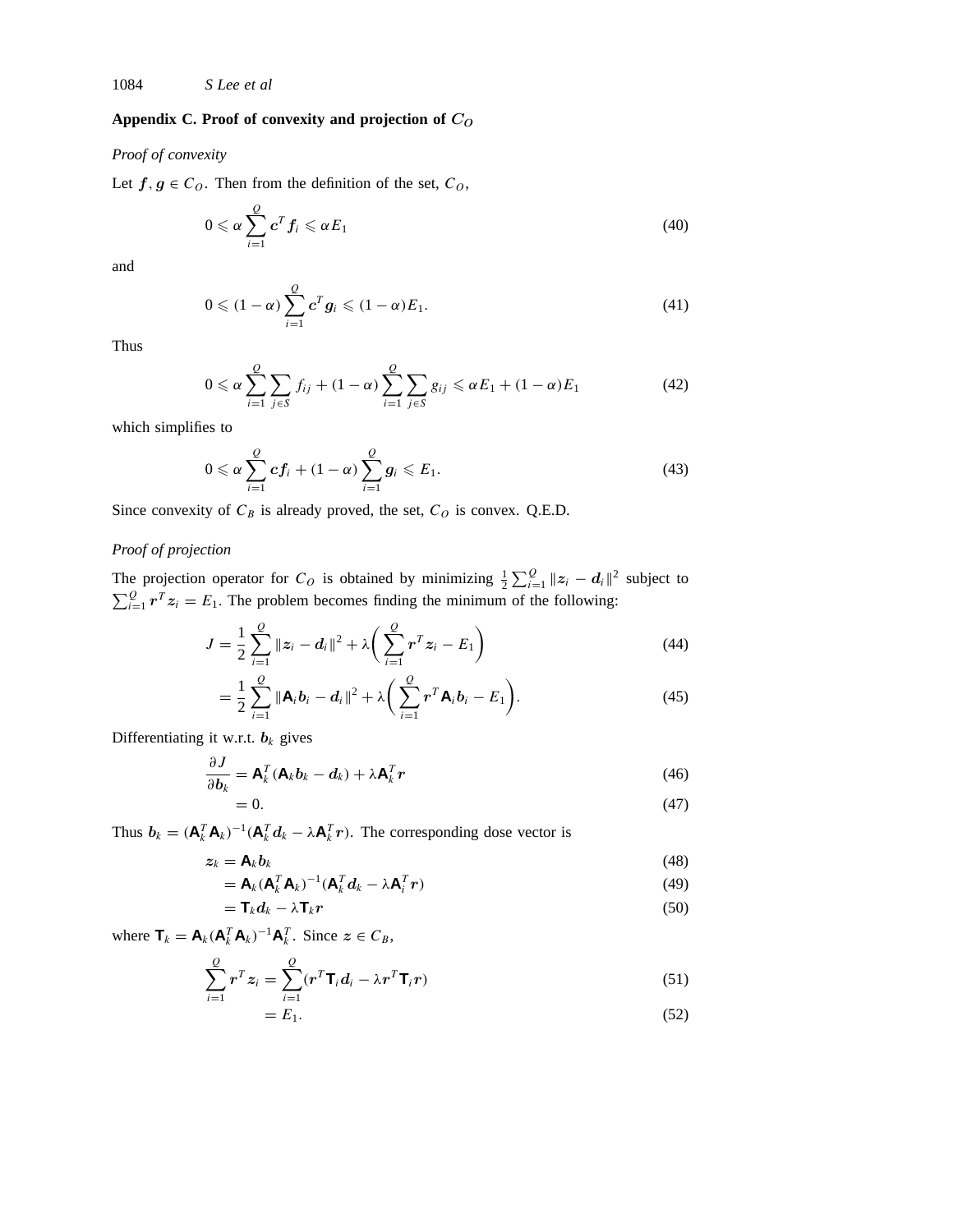Solving for *λ* gives

$$
\lambda = \frac{\sum_{i=1}^{Q} r^T \mathbf{T}_i d_i - E_1}{\sum_{i=1}^{Q} r^T \mathbf{T}_i r}.
$$
\n(53)

Thus

$$
\mathbf{z}_k = \mathbf{T}_k \mathbf{d}_k - \frac{\sum_{i=1}^{Q} \mathbf{r}^T \mathbf{T}_i \mathbf{d}_i - E_1}{\sum_{i=1}^{Q} \mathbf{r}^T \mathbf{T}_i \mathbf{r}} \mathbf{T}_k \mathbf{r}.
$$
\n
$$
\tag{54}
$$

Therefore, the projection of  $d$  onto  $C_B$  becomes

$$
P_O d = ([P_O d]_1^T [P_O d]_2^T ... [P_O d]_Q^T)^T
$$

where

$$
[P_Od]_k = \begin{cases} \mathbf{T}_k \left( d_k + \frac{E_1 - \sum_{j=1}^Q r^T \mathbf{T}_j d_j}{\sum_{j=1}^Q r^T \mathbf{T}_j r} r \right) & \sum_{j=1}^Q r^T \mathbf{T}_j d_j > E_1 \\ \mathbf{T}_k \left( d_k - \frac{\sum_{j=1}^Q r^T \mathbf{T}_j d_j}{\sum_{j=1}^Q r^T \mathbf{T}_j r} r \right) & \sum_{j=1}^Q r^T \mathbf{T}_j d_j < 0 \\ \mathbf{T}_k d_k & \text{otherwise.} \end{cases}
$$

Q.E.D.

#### **Appendix D. Proof of convexity and projection of non-negativity beam constraint**

For a specified  $a_{kn}$ , the convexity of the set  $C_{kn}$  in equation (18) follows immediately from the convexity of the set of non-negative numbers.

Consider, then, the projection onto  $C_{kn}$ . Let  $A_{kn}$  be the column space of  $\mathbf{A}_{kn}$  and  $A_k$  the column space of  $A_k$ . As is illustrated in figure A1, the subspace  $A_{kn}$  divides the column space  $A_k$  into two halves through the origin. The side on which  $a_{kn}$  lies is that half corresponding to positive  $b_{kn}$ 's. This half of the space, including the boundary, is the set  $C_{kn}$ . If a vector does not lie in this half space, the projection onto the half space is equivalent to projection onto  $A_{kn}$  which, of course, is accomplished through the projection matrix  $\mathbf{T}_{kn}$ . The composite projection in equation (19) results.

Computationally, the projection matrix in equation (20) can be written

$$
\mathbf{T}_{kn} = \mathbf{T}_k - \boldsymbol{u}_{kn} \boldsymbol{u}_{kn}^T
$$

where the unit vector is

$$
\boldsymbol{u}_{kn} = \frac{(\boldsymbol{\mathsf{I}} - \boldsymbol{\mathsf{T}}_{kn})\boldsymbol{a}_{kn}}{||(\boldsymbol{\mathsf{I}} - \boldsymbol{\mathsf{T}}_{kn})\boldsymbol{a}_{kn}||}.
$$

The identity follows immediately from the Gram–Schmidt orthogonalization procedure.

#### **References**

- Bortfeld T, Burkelbach J, Boesecks R and Schlegal W 1990 Methods of image reconstruction from projections applied to conformation radiotherapy *Phys. Med. Biol.* **35** 1423–34
- Brahme A 1988 Optimization of stationary and moving beam radiation therapy techniques *Radiother. Oncol.* **12** 129–40
- Bregman L M 1965 Finding the common point of convex sets by the method of successive projections *Doki. Akad. Nauk. USSR* **162** 487–90